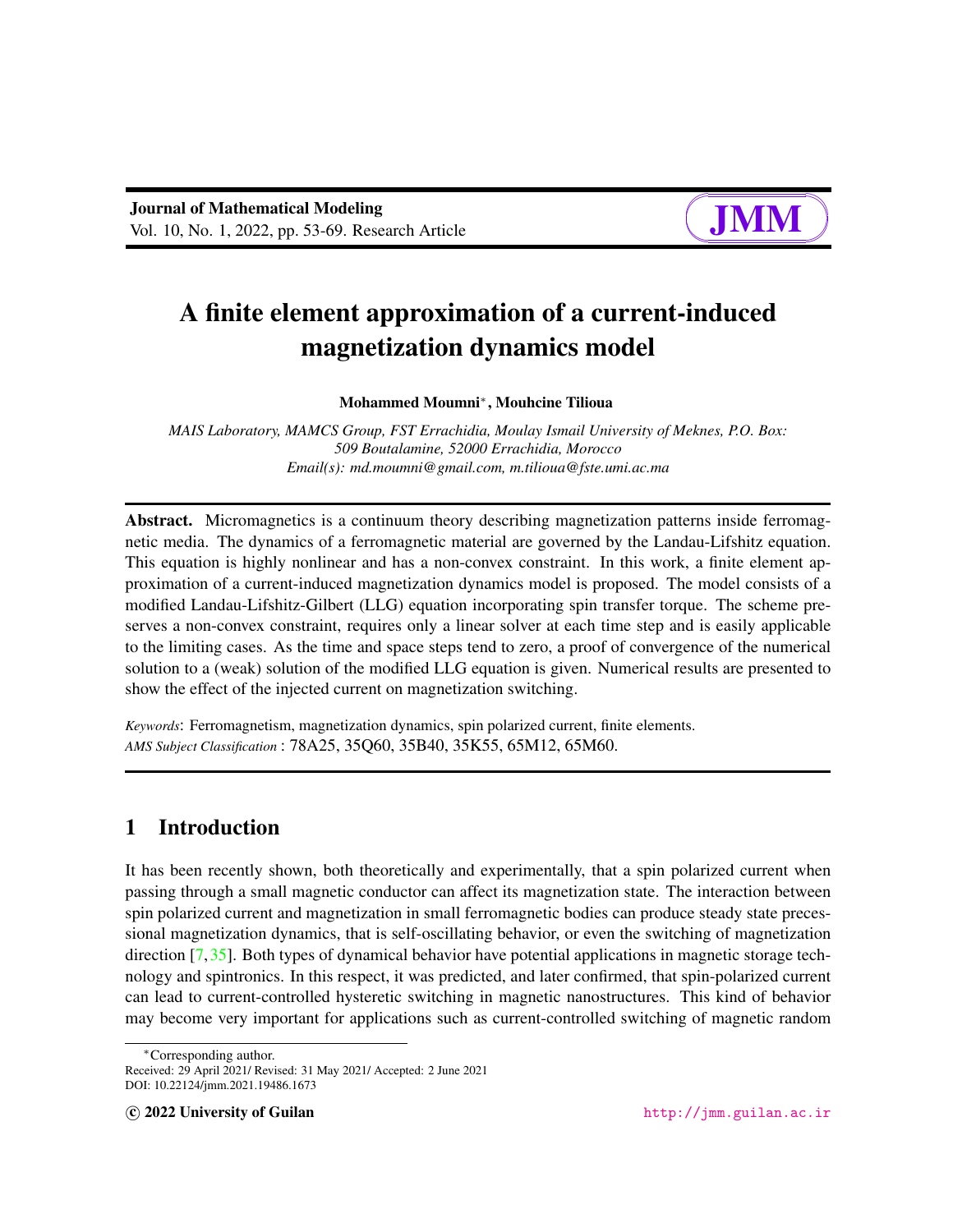access memory elements and stabilization of magnetic hard-disk read heads. Steady precessional oscillations of magnetization due to spin polarized currents have also interesting potential applications for the realization of current-controlled microwave oscillators integrable with semiconductor electronics. This kind of oscillators could be used to realize a very new design of clocks for synchronization of electronic devices. In this work, we investigate magnetization switching under the influence of a spin-polarized current through numerical simulations using a generalized LLG equation incorporating spin transfer torque effect. To describe the model equations we consider  $\Omega$  a bounded and regular open set of  $\mathbb{R}^3$ . The generic point of  $\mathbb{R}^3$  is denoted by *x*. We assume that a ferromagnetic material occupies the domain  $\Omega$ . With a prescribed current density  $J(t, x)$ , the time evolution of the magnetization vector  $m(t, x)$  may be described by the LLG equation, see for example  $[20, 35]$  $[20, 35]$  $[20, 35]$ 

<span id="page-1-0"></span>
$$
\partial_t \mathbf{m} - \alpha \mathbf{m} \times \partial_t \mathbf{m} = -\gamma \mathbf{m} \times (\mathcal{H}_e + \beta (J \cdot \nabla) \mathbf{m}), \tag{1}
$$

in  $Q = (0, T) \times \Omega$  where  $T > 0$  is fixed and " $\times$ " denotes the cross product in  $\mathbb{R}^3$ . The term parameterized by the positive factor  $\alpha$  describes (Gilbert) damping torque. The first term on the right-hand side accounts for torque by the effective field  $\mathcal{H}_e$  which is given by

$$
\mathscr{H}_e(m)=\triangle m+\nabla\varphi,
$$

where  $\varphi$  satisfies the stray field equation

$$
\operatorname{div}(\nabla \varphi + \boldsymbol{m}) = 0 \text{ in } (0,T) \times \mathbb{R}^3.
$$

The term parameterized by the positive constant  $\beta$  expresses current-induced torques on m. This torque is most commonly termed non-adiabatic and β characterizes its strength. The parameter  $\gamma > 0$  is a gyroscopic ratio. The initial data satisfied by the magnetization is

$$
m(0,x) = m_0(x), \ |m_0(x)|^2 = 1
$$
 a.e. in  $\Omega$ .

Equation  $(1)$  $(1)$  $(1)$  should be solved together with appropriate boundary conditions for the magnetization. We consider homogeneous Neumann boundary condition

<span id="page-1-1"></span>
$$
\partial_n \mathbf{m} = 0 \text{ on } (0, T) \times \partial \Omega. \tag{2}
$$

Equation ([1](#page-1-0)) without injected current ( $\beta = 0$ ) have already been substantially studied in the literature and solutions have been found:

- either in a strong sense [\[8\]](#page-14-1) but only locally in time, or globally but for initial data of small energy and in 2D;
- either in a weak sense  $\lceil 3 \rceil$  and  $\lceil 38 \rceil$ . In that case, solutions are shown to be global in time but may not be unique (explicit cases of nonuniqueness are provided in [\[3\]](#page-14-2)).

Global existence of weak solutions for the problem  $(1)$  $(1)$  $(1)$  was addressed by Tilioua [\[37\]](#page-16-2). Recently, a generalization of  $(1)$  $(1)$  $(1)$  to adiabatic spin torque is considered by Melcher-Ptashnyk [\[27\]](#page-15-1). This torque takes the form  $m \times J \cdot \nabla m$  and is added to effective field.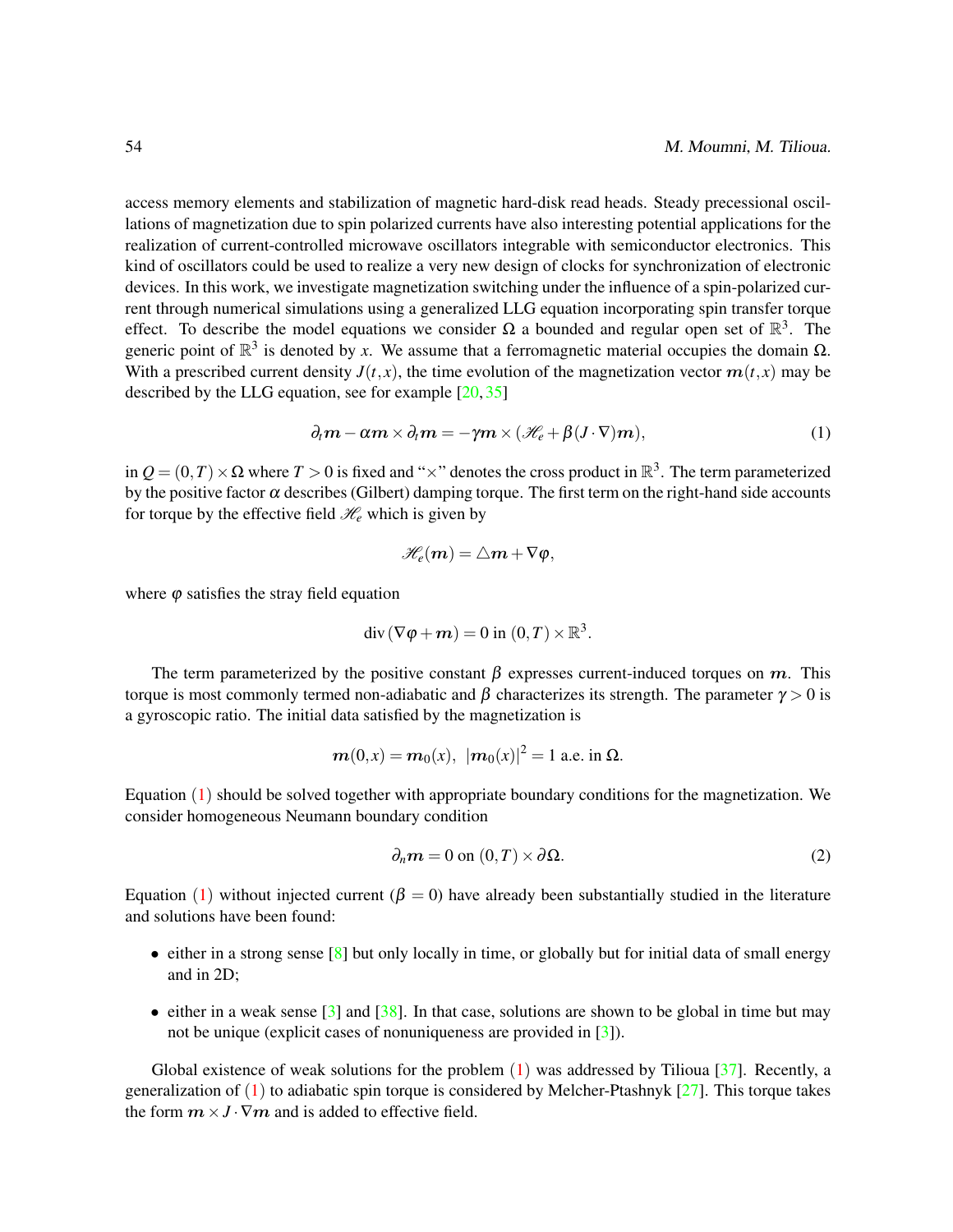Since we will focus on only the effects of the injected current and for the sake of simplicity we shall neglect here the demagnetizing field  $\nabla \varphi$  and we refer for example to [\[22\]](#page-15-2) for some computational aspects of this field. However, we note that this simplification does not limit the proposed analysis.

The study of the solutions of the nonlinear PDEs are significant and a vital topic in real life, due to its enormous contribution to science and technology. In the past, the development of mathematical algorithms to seek these solutions very difficult, but with the development of science it became possible. An operational matrix-based spectral computational method coupled with the Picard technique and successfully employed to seek the solutions to a family of nonlinear evolution differential equations and the nonlinear oscillatory fractional order differential equations  $[10-13]$  $[10-13]$ . The soliton based algorithms are also promising techniques to analyze the solutions of various nonlinear real-world problems [\[14\]](#page-15-4). The Monte Carlo algorithm, finite-difference scheme, finite element method, mixed finite element method and the neural network approximation give a good results to solve nonlinear PDEs, stochastic PDEs and the PDEs in the high dimension, see  $[17–19, 25, 26, 28–33, 39]$  $[17–19, 25, 26, 28–33, 39]$  $[17–19, 25, 26, 28–33, 39]$  $[17–19, 25, 26, 28–33, 39]$  $[17–19, 25, 26, 28–33, 39]$  $[17–19, 25, 26, 28–33, 39]$  $[17–19, 25, 26, 28–33, 39]$  $[17–19, 25, 26, 28–33, 39]$  $[17–19, 25, 26, 28–33, 39]$  $[17–19, 25, 26, 28–33, 39]$  $[17–19, 25, 26, 28–33, 39]$ . In this study we use the finite element method to solve our problem because it has a lot of avantages for examples:

- Modeling. FEM allows for easier modeling of complex geometrical and irregular shapes. Because the designer is able to model both the interior and exterior, he or she can determine how critical factors might affect the entire structure and why failures might occur.
- Adaptability. FEM can be adapted to meet certain specifications for accuracy in order to decrease the need for physical prototypes in the design process. Creating multiple iterations of initial prototypes is usually a costly and timely process. Instead of spending weeks on hard prototyping, the designer can model different designs and materials in hours via software.
- Accuracy. While modeling a complex physical problem by hand can be impractical, a computer using FEM can solve the problem with a high degree of accuracy.
- Time-dependent simulation. FEM is highly useful for certain time-dependent simulations, such as crash simulations, in which deformations in one area depend on deformation in another area.
- Boundaries. With FEM, designers can use boundary conditions to define to which conditions the model needs to respond. Boundary conditions can include point forces, distributed forces, thermal effects (such as temperature changes or applied heat energy), and positional constraints.
- Visualization. Engineers can easily spot any vulnerability in design with the detailed visualizations FEM produces, then use the new data to make a new design.

Before dealing with the finite elements discretization of the problem  $(1)-(2)$  $(1)-(2)$  $(1)-(2)$ , let us first review some previous results. We limit ourselves to mention a handful of references concerning numerical aspects and we refer to the survey [\[21\]](#page-15-9) for a more detailed bibliographical account. The general framework (although without injected current, i.e. the case  $\beta = 0$ ) has been established in earlier papers. For instance Banas et al.  $[4]$  has proposed an implicit nonlinear scheme to solve problem  $(1)$  $(1)$  $(1)$ , and prove that the finite element solution converges to a weak global solution of the problem. Their method requires a condition on the time step *k* and space step *h* (namely  $k = o(h^2)$ ) for the convergence of the nonlinear system of equations resulting from the discretization. This method gives an approximated sequence of solutions converging to a global solution of the problem. Next, following the idea developed by Alouges and Jaisson [\[2\]](#page-14-5) (see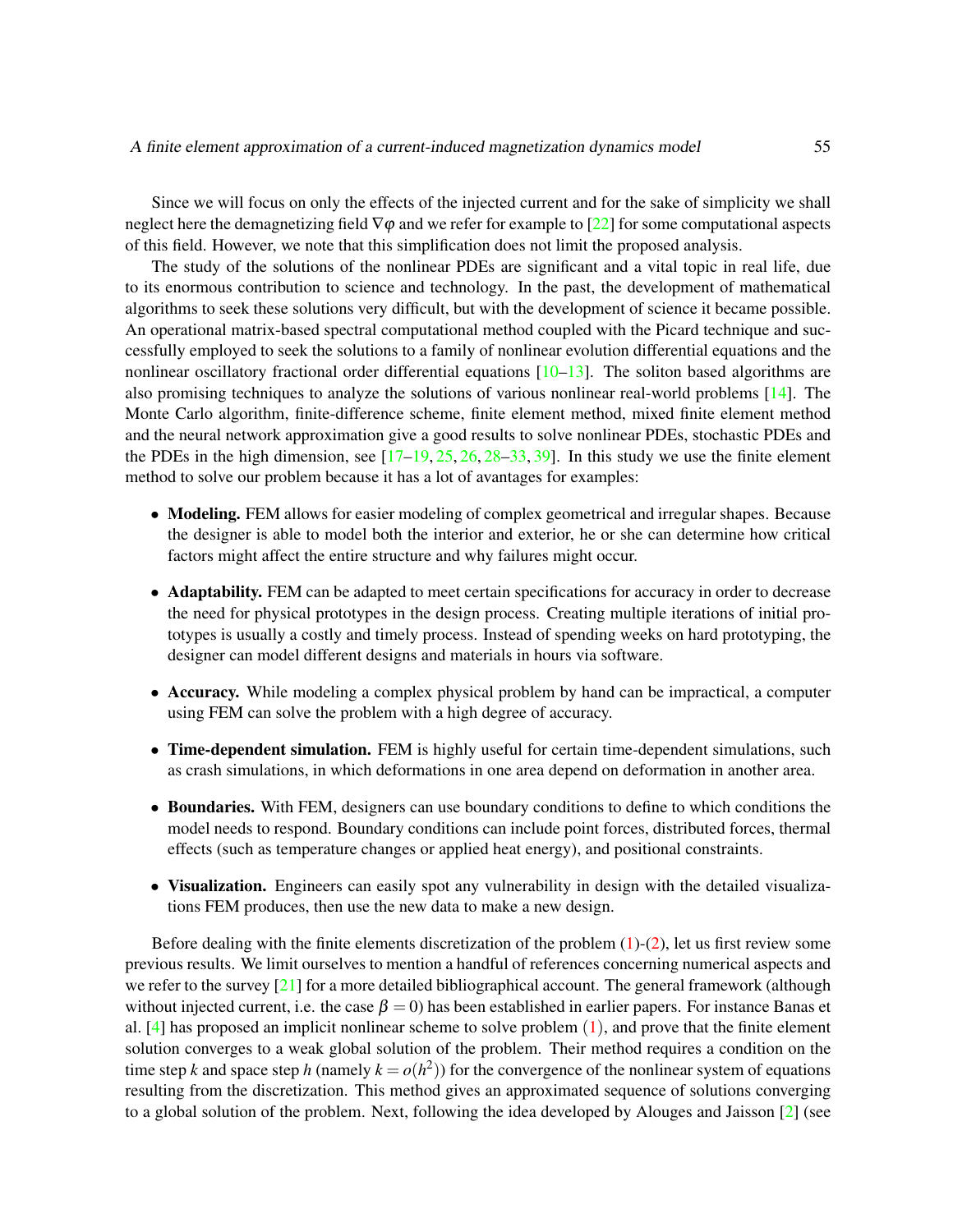also Alouges [\[1\]](#page-14-6)) for the LLG equation [\(1\)](#page-1-0), Le and Tran [\[23\]](#page-15-10) proposed a  $\theta$ -linear finite element scheme to find a weak global solution to [\(1\)](#page-1-0) always with  $\beta = 0$ , but coupled to magnetostatic approximation of the magnetic field. It is proved that the numerical solutions converge to a weak solution of the problem with no condition imposed on time step and space step as  $\theta \in (1/2, 1]$ . It is required that  $k = o(h^2)$  when  $\theta \in [0,1/2)$ , and  $k = o(h)$  when  $\theta = 1/2$ . In this work, we shall adapt the scheme proposed in [\[4\]](#page-14-4) to deal with non-adiabatic spin transfer torque model  $(1)$  $(1)$  $(1)$ .

The paper is organized as follows. Weak solutions of the modified LLG equations are defined in Section [2](#page-3-0) in which we also recall a global existence result. Following Alouges [\[1\]](#page-14-6), Le [\[23\]](#page-15-10) and Tran [\[24\]](#page-15-11), we introduce in section [3](#page-4-0) the  $\theta$ -linear finite element scheme. Section [4](#page-5-0) is devoted to convergence of the finite element solutions to a weak solution of the LLG equations. The main ingredient of the convergence proof is the Lemma  $3$  which provides  $L^2$ -bounds for the discrete solutions. In order to show the effect of the injected current on magnetization dynamics, a set of numerical experiments is provided in Section [5.](#page-10-0) We conclude the paper in the last section by giving some comments and directions for future development.

Throughout, we make use of the following notations.  $L^2(\Omega) = (L^2(\Omega))^3$  and  $\mathbb{H}^1(\Omega) = (H^1(\Omega))^3$  are the vector-valued Hilbert spaces equipped with the norm  $|\cdot|_{\Omega}$  and  $\|\cdot\|$ , respectively.  $(L^{\infty}(\Omega))^3$  is denoted by  $\mathcal{L}^{\infty}(\Omega)$  with norm  $|\cdot|_{\infty}$ . We denote  $\langle \cdot, \cdot \rangle_{\omega} := \langle \cdot, \cdot \rangle_{\mathbb{L}^2(\omega)}$ .

## <span id="page-3-0"></span>2 Weak formulation and global existence result

We first state the definition of weak solutions to problem  $(1)$  $(1)$  $(1)$ .

<span id="page-3-1"></span>**Definition 1.** *Given*  $m_0 \in \mathbb{H}^1(\Omega)$  *such that*  $|m_0| = 1$  *a.e in*  $\Omega$ *, we call*  $m(t,x)$  *a weak solution to the LLG equation* ([1](#page-1-0)) *if for all*  $T > 0$ *, there hold* 

- *1.* For all  $T > 0$ ,  $m \in \mathbb{H}^1(Q)$  and  $m$  satisfies the saturation constraint  $|m(t,x)| = 1$  for a.e in Q.
- 2.  $\mathbf{m}(0, \cdot) = \mathbf{m}_0(\cdot)$  *in the trace sense.*
- 3. For all  $G \in (\mathscr{C}^{\infty}(Q))^3$ , there holds

$$
\begin{array}{c}\left\langle \partial _{t}\bm{m},\bm{G}\right\rangle _{\mathcal{Q}}-\alpha\left\langle \bm{m}\times\partial _{t}\bm{m},\bm{G}\right\rangle _{\mathcal{Q}}=-\gamma\langle \nabla\bm{m},\nabla(\bm{m}\times\bm{G})\right\rangle _{\mathcal{Q}}\\ \\ \hspace{2cm}-\gamma\beta\left\langle \bm{m}\times\left(J\cdot\nabla\bm{m}\right),\bm{G}\right\rangle _{\mathcal{Q}}.\end{array}
$$

*4. For all t* ≥ 0*, we have*

$$
\mathscr{E}(t) + \frac{\alpha}{\gamma} \int_0^t \int_{\Omega} |\partial_t M|^2 \, \mathrm{d}x \mathrm{d}t \leq \mathscr{E}(0) (1 + I(t) \exp(I(t))),
$$

*where*

$$
\mathscr{E}(t)=|\nabla \boldsymbol{m}(t)|_{\Omega}^2,
$$

*and*

$$
I(t) = \frac{\gamma \beta^2}{\alpha} \int_0^t |J|_{\infty}^2 \mathrm{d} s,
$$

*for all*  $t \in (0, T)$ *.*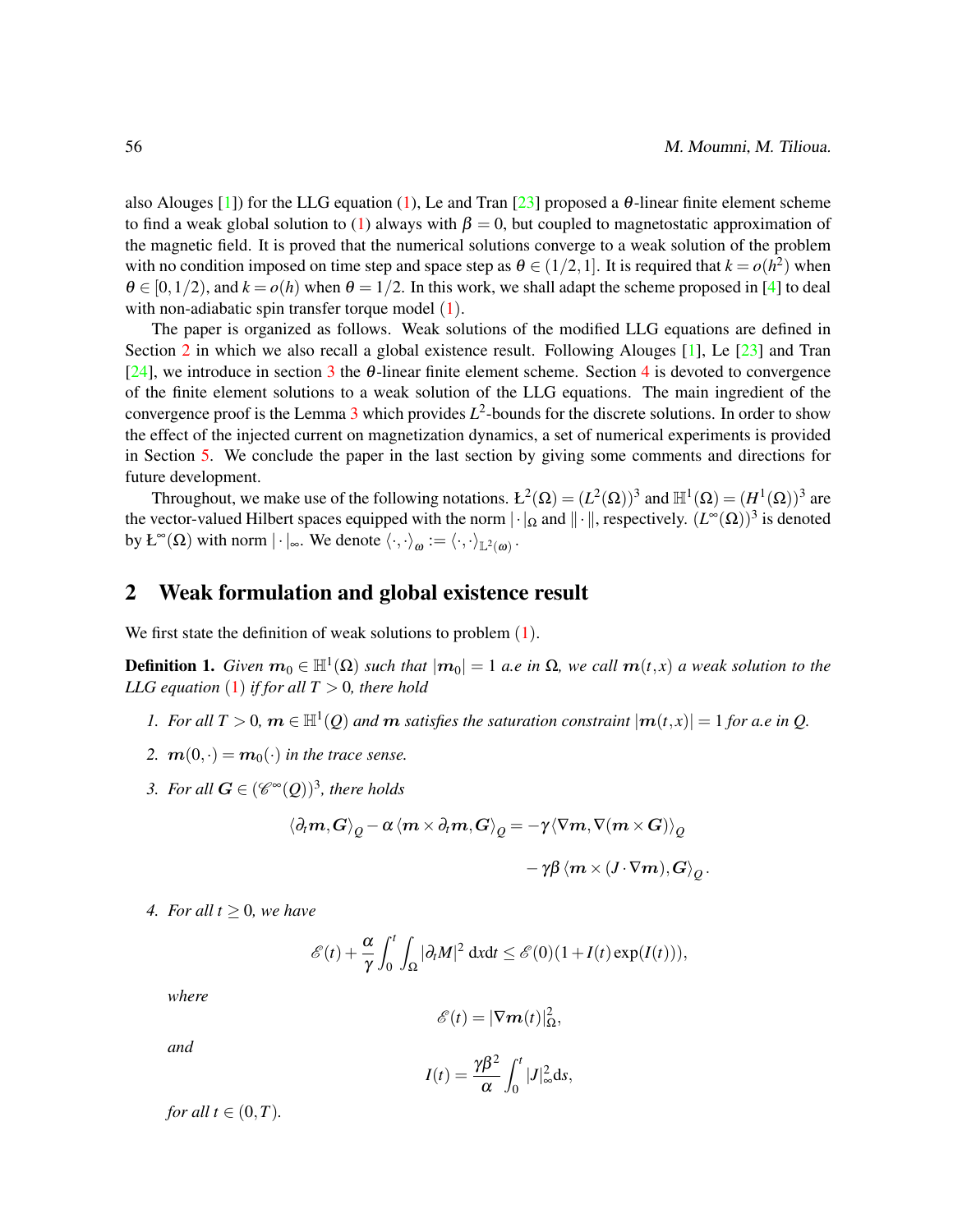A finite element approximation of a current-induced magnetization dynamics model 57

We have the following global existence result (see Tilioua [\[37\]](#page-16-2)).

**Theorem 1.** Let  $T > 0$  be fixed and  $m_0 \in \mathbb{H}^1(\Omega)$  be such that  $|m_0(x)|^2 = 1$  a.e. Assume that J belongs *to L*<sup>2</sup> (0,*T*;*Ł* <sup>∞</sup>(Ω))*. Then there exists a global weak solution* m *of the problem* ([1](#page-1-0))*-*([2](#page-1-1)) *in the sense of Definition [1.](#page-3-1)*

## <span id="page-4-0"></span>3 The finite elements discretization

In the spirit of [\[1\]](#page-14-6), see also [\[5,](#page-14-7) [23\]](#page-15-10), we introduce a  $\theta$ -linear finite element scheme which approximates a weak solution m defined in Definition [1.](#page-3-1) Let  $\mathcal{T}_h$  be a regular triangulation of the domain Ω parameterized by mesh-size *h*. We denote by  $\mathcal{N}_h := \{x_1, \ldots, x_N\}$  the set of vertices, they are not distinct and by  $M_h := \{e_1, \ldots, e_M\}$  the set of edges.

To discretize the LLG equation [\(1\)](#page-1-0), we introduce the finite element space  $\mathbb{V}_h \subset \mathbb{H}^1(\Omega)$  which is the space of all continuous piecewise linear functions on  $\mathcal{T}_h$ . A basis for  $\mathbb{V}_h$  can be chosen to be  $(\phi_n)_{1 \leq n \leq N}$ , where  $\phi_n(x_m) = \delta_{n,m}$ . Here  $\delta_{n,m}$  stands for the Kronecker symbol. The interpolation operator from  $\mathscr{C}^0(\Omega,\mathbb{R}^3)$  onto  $\mathbb{V}_h$  is denoted by  $I_{\mathbb{V}_h}$ ,

$$
I_{\mathbb{V}_h}(\boldsymbol{v})=\sum_{n=1}^N \boldsymbol{v}(x_n)\phi_n(x) \quad \forall \boldsymbol{v} \in \mathscr{C}^0(\Omega,\mathbb{R}^3).
$$

Fixing a positive integer *M*, we choose the time step *k* to be  $k = T/M$  and define  $t<sub>j</sub> = jk$ ,  $j = 0, \ldots, M$ . For  $j = 1, 2, \ldots, M$ , the functions  $\boldsymbol{m}(t_j, \cdot)$  is approximated by  $\boldsymbol{m}_h^{(j)} \in \mathbb{V}_h$ .

We define the space  $\mathbb{W}_{h}^{(j)}$  $h^{\scriptscriptstyle (J)}$  by

$$
\mathbb{W}_h^{(j)} := \left\{ \boldsymbol{w} \in \mathbb{V}_h \mid \boldsymbol{w}(\boldsymbol{x}_n) \cdot \boldsymbol{m}_h^{(j)}(\boldsymbol{x}_n) = 0, \ n = 1, \ldots, N \right\}.
$$

The finite elements scheme we propose is the following.

#### <span id="page-4-2"></span>Algorithm 1.

**Step 1.** *Set j* = 0*. Choose*  $m_h^{(0)} = I_{\mathbb{V}_h} m_0$ *.* 

**Step 2.** *Find*  $\mathbf{v}_h^{(j+1)} \in \mathbb{W}_h^{(j)}$ *h satisfying*

$$
\alpha \left\langle \mathbf{v}_{h}^{(j+1)}, \mathbf{w}_{h}^{(j)} \right\rangle_{\Omega} + \left\langle \mathbf{m}_{h}^{(j)} \times \mathbf{v}_{h}^{(j+1)}, \mathbf{w}_{h}^{(j)} \right\rangle_{\Omega} \n= -\gamma \left\langle \nabla (\mathbf{m}_{h}^{(j)} + k \theta \mathbf{v}_{h}^{(j+1)}), \nabla \mathbf{w}_{h}^{(j)} \right\rangle_{\Omega} + \gamma \beta \left\langle J_{h}^{(j)} \cdot \nabla \mathbf{m}_{h}^{(j)}, \mathbf{w}_{h}^{(j)} \right\rangle_{\Omega},
$$
\n(3)

for all  $\boldsymbol{w}_h^{(j)} \in \mathbb{W}_h^{(j)}$ *h .*

Step 3. *Define*

<span id="page-4-1"></span>
$$
\mathbf{m}_h^{(j+1)}(\mathbf{x}) := \sum_{n=1}^N \frac{\mathbf{m}_h^{(j)}(\mathbf{x}_n) + k \mathbf{v}_h^{(j+1)}(\mathbf{x}_n)}{|\mathbf{m}_h^{(j)}(\mathbf{x}_n) + k \mathbf{v}_h^{(j+1)}(\mathbf{x}_n)|} \phi_n(x).
$$

**Step 4.** *Set j* = *j* + 1*, and return to Step 2 if j < M. Stop if j = M.*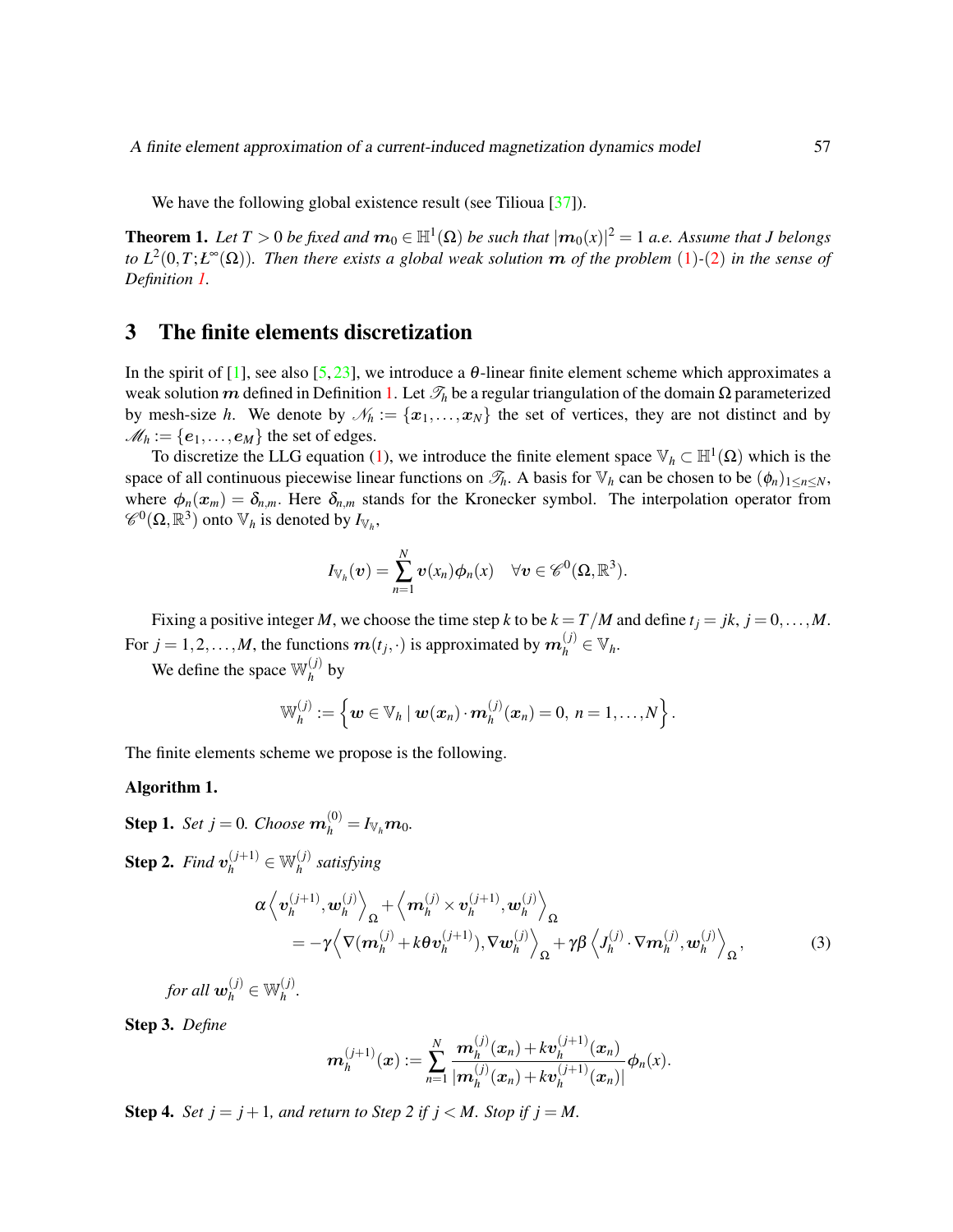$\Box$ 

By the Lax–Milgram theorem, for each  $j > 0$  there exists a unique solution  $v_h^{(j+1)} \in W_h^{(j)}$  $h^{(J)}$  of equa-tions [\(3\)](#page-4-1) (see [\[1\]](#page-14-6)). Since  $|m_h^{(j)}|$  $\binom{(j)}{h}(\bm{x}_n)| = 1$  and  $\bm{v}_h^{(j+1)}$  $\binom{(j+1)}{h}(\boldsymbol{x}_n)\cdot\boldsymbol{m}_h^{(j)}$  $h_h^{(j)}(x_n) = 0$  for all  $n = 1, ..., N$ , there holds

<span id="page-5-3"></span>
$$
|\boldsymbol{m}_h^{(j)}(\boldsymbol{x}_n)+k\boldsymbol{v}_h^{(j+1)}(\boldsymbol{x}_n)|\geq 1.
$$
 (4)

Therefore, the algorithm is well defined. There also holds  $|m_h^{(j+1)}|$  $\left| \frac{(y+1)}{h}(x_n) \right| = 1$  for  $n = 1, ..., N$ .

## <span id="page-5-0"></span>4 Convergence to weak solutions

We start by recalling the following lemma proved in [\[6\]](#page-14-8).

<span id="page-5-4"></span>Lemma 1. *If there holds*

<span id="page-5-2"></span>
$$
\int_{\Omega} \nabla \phi_i \cdot \nabla \phi_j \, dx \le 0 \quad \text{for all} \quad i, j \in \{1, 2, \dots, M\} \text{ and } i \ne j,
$$
\n<sup>(5)</sup>

*then for all*  $u \in V_h$  *satisfying*  $|u(x_l)| \geq 1$ ,  $l = 1, 2, ..., M$ , there holds

$$
\int_{\Omega} |\nabla I_h\left(\frac{u}{|u|}\right)|^2 dx \leq \int_{\Omega} |\nabla u|^2 dx.
$$

Condition [\(5\)](#page-5-2) holds if all dihedral angles of the tetrahedra in  $\mathcal{T}_h$  are less than or equal to  $\pi/2$ , see [\[6\]](#page-14-8). In the sequel we assume that  $(5)$  holds.

<span id="page-5-5"></span>**Lemma 2.** The solutions  $(m_h^{(j)})$  $\boldsymbol{v}_h^{(j)},\boldsymbol{v}_h^{(j+1)}$  $\binom{1}{h}$  $\binom{1}{h}$  $\binom{1}{h}$ ,  $j = 0, 1, \ldots, M$ , obtained from Algorithm 1 satisfy

$$
\left|\frac{\boldsymbol{m}_h^{(j+1)}(\boldsymbol{x}_n)-\boldsymbol{m}_h^{(j)}(\boldsymbol{x}_n)}{k}\right|\leq |\boldsymbol{v}_h^{(j+1)}(\boldsymbol{x}_n)|, \quad \forall n=1,2,\cdots,N, \quad j=0,\ldots,M.
$$
 (6)

*Proof.* For the proof, see [\[23\]](#page-15-10).

Now, we will show that our numerical solution converges to a weak solution of the problem [\(1\)](#page-1-0). The next lemma provides a bound in the  $\mathbb{L}^2$ -norm for the discrete solutions.

<span id="page-5-1"></span>**Lemma 3.** The sequence  $\{(m_h^{(j)})\}$  $\boldsymbol{v}_h^{(j)},\boldsymbol{v}_h^{(j+1)}$  $\binom{(j+1)}{h}$ *j*=0,1,...,*M produced by Algorithm [1](#page-4-2) satisfies*

$$
\mathscr{E}_h^{(j)} + C \sum_{i=0}^{j-1} k |\mathbf{v}_h^{(i+1)}|_{\Omega}^2 \leq \mathscr{E}_h^{(0)} \Big( 1 + \sum_{i=0}^{j-1} \frac{k \beta^2 |J_h^{(i)}|_{\infty}^2}{\alpha \gamma^{-1}} \exp \Big( \sum_{s=0}^{i-1} \frac{k \beta^2 |J_h^{(s)}|_{\infty}^2}{\alpha \gamma^{-1}} \Big) \Big),
$$

*where*

$$
\mathscr{E}_h^{(j)} = |\nabla \boldsymbol{m}_h^{(j)}|_{\Omega}^2,
$$

*and*

$$
C = \begin{cases} \alpha \gamma^{-1} - (1 - 2\theta) C_1 k h^{-2}, & \theta \in [0, \frac{1}{2}), \\ \alpha \gamma^{-1}, & \theta \in [\frac{1}{2}, 1], \end{cases}
$$

*in which C*<sup>1</sup> *is a positive constant which is independent of j, k and h.*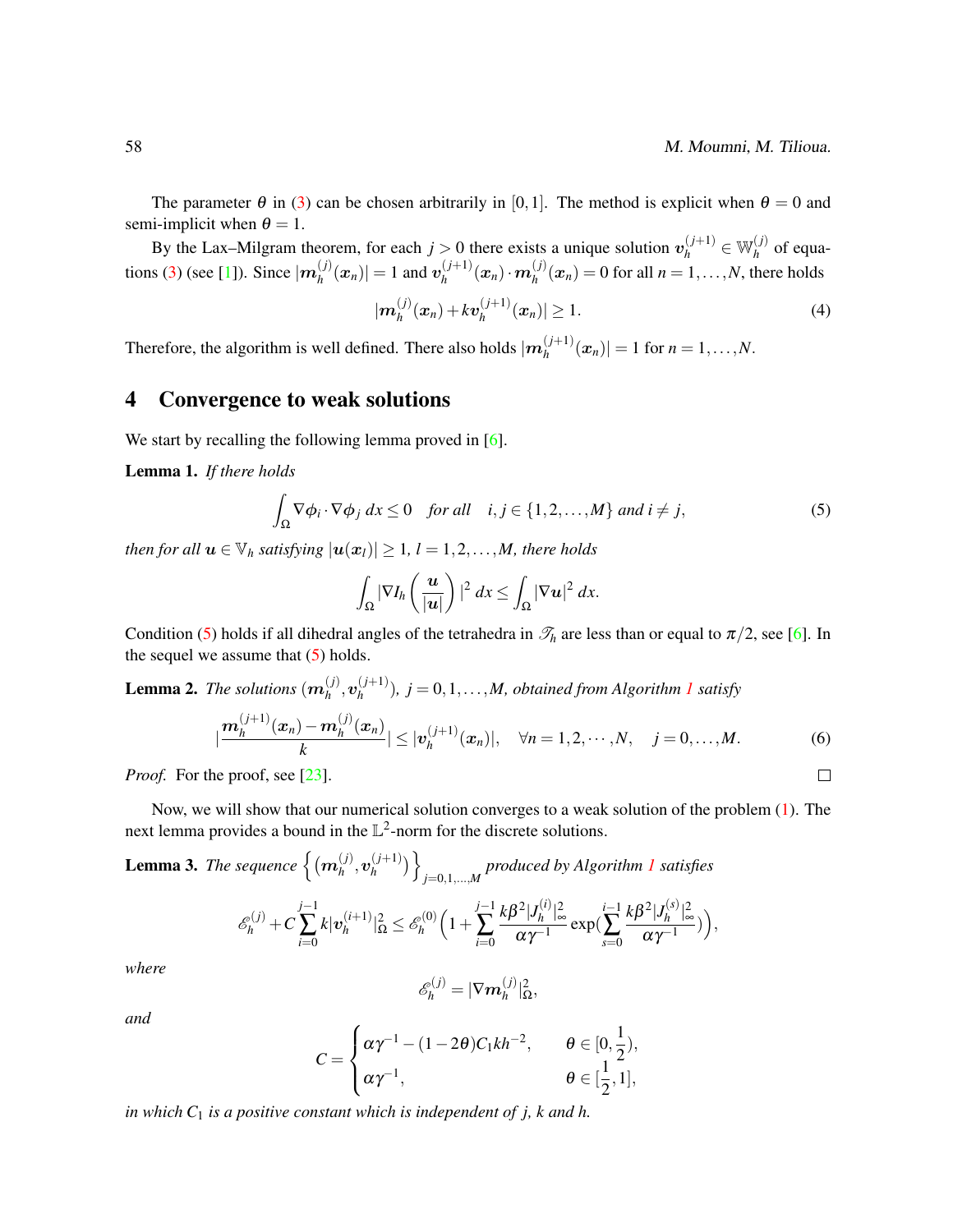*Proof.* Choosing  $w_h^{(j)} = v_h^{(j+1)}$  $\int_h^{(J+1)}$  in ([3](#page-4-1)), we obtain

$$
\frac{\alpha}{\gamma}|\mathbf{v}_h^{(j+1)}|_{\Omega}^2 = -\left\langle \nabla(\mathbf{m}_h^{(j)} + k\theta \mathbf{v}_h^{(j+1)}), \nabla \mathbf{v}_h^{(j+1)} \right\rangle_{\Omega} + \beta \left\langle J_h^{(j)} \cdot \nabla \mathbf{m}_h^{(j)}, \mathbf{v}_h^{(j+1)} \right\rangle_{\Omega}
$$

which we write

<span id="page-6-0"></span>
$$
\frac{\alpha}{\gamma}|\mathbf{v}_h^{(j+1)}|_{\Omega}^2 + k\theta|\nabla \mathbf{v}_h^{(j+1)}|_{\Omega}^2 = -\left\langle \nabla \mathbf{m}_h^{(j)}, \nabla \mathbf{v}_h^{(j+1)} \right\rangle_{\Omega} + \beta \left\langle J_h^{(j)} \cdot \nabla \mathbf{m}_h^{(j)}, \mathbf{v}_h^{(j+1)} \right\rangle_{\Omega}.
$$
 (7)

Since  $m_h^{(j)} + k v_h^{(j+1)} \in V_h$  and

$$
\boldsymbol{m}_h^{(j+1)} = I_h \big( \frac{\boldsymbol{m}_h^{(j)} + k \boldsymbol{v}_h^{(j+1)}}{|\boldsymbol{m}_h^{(j)} + k \boldsymbol{v}_h^{(j+1)}|} \big),
$$

it follows from [\(4\)](#page-5-3) and Lemma [1](#page-5-4) that

$$
|\nabla {\boldsymbol m}_h^{(j+1)}|_\Omega^2 \leq |\nabla ({\boldsymbol m}_h^{(j)}+k {\boldsymbol v}_h^{(j+1)})|_\Omega^2.
$$

Consequently, we have

<span id="page-6-1"></span>
$$
|\nabla m_h^{(j+1)}|_{\Omega}^2 \leq |\nabla m_h^{(j)}|_{\Omega}^2 + k^2 |\nabla v_h^{(j+1)}|_{\Omega}^2 + 2k \left\langle \nabla m_h^{(j)}, \nabla v_h^{(j+1)} \right\rangle_{\Omega}.
$$
 (8)

Multiplying both sides of ([7](#page-6-0)) by 2*k*, we deduce

$$
2k\gamma^{-1}\alpha|\mathbf{v}_h^{(j+1)}|_{\Omega}^2 + 2k^2\theta|\nabla\mathbf{v}_h^{(j+1)}|_{\Omega}^2 = -2k\left\langle\nabla m_h^{(j)}, \nabla\mathbf{v}_h^{(j+1)}\right\rangle_{\Omega} + 2k\beta\left\langle J_h^{(j)} \cdot \nabla m_h^{(j)}, \mathbf{v}_h^{(j+1)}\right\rangle_{\Omega},\tag{9}
$$

Equality  $(8)$  $(8)$  $(8)$  is used to obtain from  $(9)$  $(9)$  $(9)$  the following inequality

$$
|\nabla m_h^{(j+1)}|_{\Omega}^2 \leq |\nabla m_h^{(j)}|_{\Omega}^2 - k^2 (2\theta - 1) |\nabla v_h^{(j+1)}|_{\Omega}^2 + 2k\beta \left\langle J_h^{(j)} \cdot \nabla m_h^{(j)}, v_h^{(j+1)} \right\rangle_{\Omega} - 2\alpha k \gamma^{-1} |\mathbf{v}_h^{(j+1)}|_{\Omega}^2.
$$

Hence

<span id="page-6-3"></span>
$$
|\nabla m_h^{(j+1)}|_{\Omega}^2 + k^2 (2\theta - 1) |\nabla v_h^{(j+1)}|_{\Omega}^2 + 2\alpha k \gamma^{-1} |v_h^{(j+1)}|_{\Omega}^2
$$
  
\n
$$
\leq |\nabla m_h^{(j)}|_{\Omega}^2 + 2k \beta \left\langle J_h^{(j)} \cdot \nabla m_h^{(j)}, v_h^{(j+1)} \right\rangle_{\Omega}.
$$
 (10)

We have

$$
2k\beta\left\langle J_h^{(j)}\cdot\nabla m_h^{(j)},\mathbf{v}_h^{(j+1)}\right\rangle_{\Omega}\leq 2k\beta|J_h^{(j)}|_{\infty}|\nabla m_h^{(j)}|_{\Omega}|\mathbf{v}_h^{(j+1)}|_{\Omega}.
$$

By Young inequality, we get

$$
2k\beta|J_h^{(j)}|_\infty|\nabla m_h^{(j)}|_\Omega|\boldsymbol{v}_h^{(j+1)}|_\Omega\leq \frac{k\beta^2|J_h^{(j)}|_\infty^2|\nabla m_h^{(j)}|_\Omega^2}{\alpha\gamma^{-1}}+k\alpha\gamma^{-1}|\boldsymbol{v}_h^{(j+1)}|_\Omega^2.
$$

Hence  $(10)$  $(10)$  $(10)$  gives

$$
|\nabla m^{(j+1)}_h|^2_{\Omega}+k^2(2\theta-1)|\nabla v^{(j+1)}_h|^2_{\Omega}+\alpha k\gamma^{-1}|v^{(j+1)}_h|^2_{\Omega}\leq |\nabla m^{(j)}_h|^2_{\Omega}+\frac{k\beta^2|J^{(j)}_h|^2_{\infty}|\nabla m^{(j)}_h|^2_{\Omega}}{\alpha\gamma^{-1}}.
$$

<span id="page-6-2"></span>,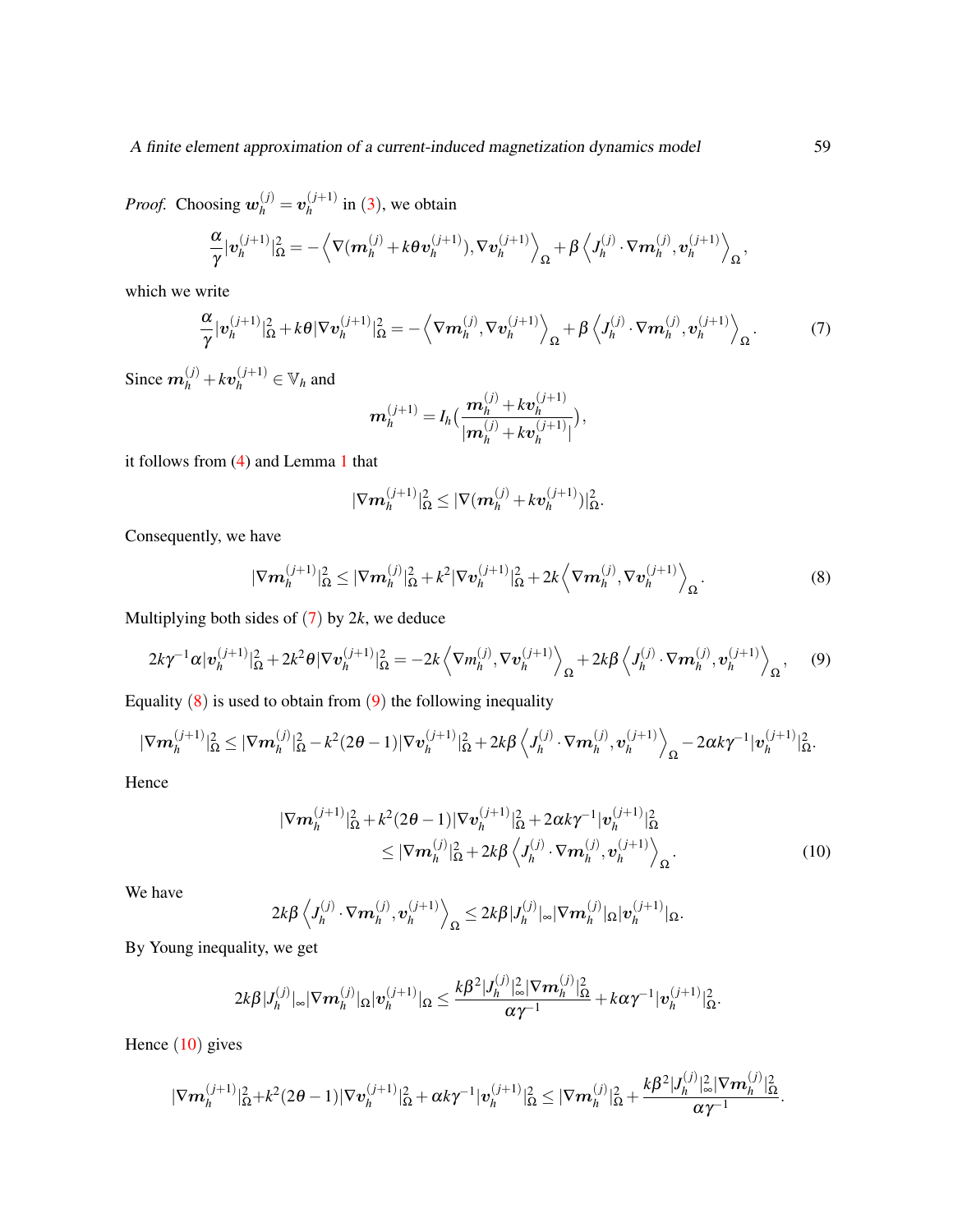Replacing *j* by *i* in the above inequality and summing over *i* from 0 to  $j - 1$  yields

<span id="page-7-0"></span>
$$
|\nabla m_h^{(j)}|_{\Omega}^2 + k^2 (2\theta - 1) \sum_{i=0}^{j-1} |\nabla v_h^{(i+1)}|_{\Omega}^2 + \alpha \gamma^{-1} k \sum_{i=0}^{j-1} |v_h^{(i+1)}|_{\Omega}^2
$$
  
 
$$
\leq |\nabla m_h^{(0)}|_{\Omega}^2 + \frac{k\beta^2}{\alpha \gamma^{-1}} \sum_{i=0}^{j-1} |J_h^{(i)}|_{\infty}^2 |\nabla m_h^{(i)}|_{\Omega}^2.
$$
 (11)

When  $\theta \in [\frac{1}{2}]$  $\frac{1}{2}$ , 1], the term  $k^2(2\theta - 1)\sum_{i=0}^{j-1}$  $_{i=0}^{j-1}$   $|\nabla \boldsymbol{v}_h^{(i+1)}|$  $\binom{(i+1)}{h}$  <sup>2</sup>/<sub>2</sub> is nonnegative. So

$$
|\nabla {\bm m}_h^{(j)}|_{\Omega}^2 + \alpha \gamma^{-1} \sum_{i=0}^{j-1} k |\bm v_h^{(i+1)}|_{\Omega}^2 \leq |\nabla {\bm m}_h^{(0)}|_{\Omega}^2 + \frac{k \beta^2}{\alpha \gamma^{-1}} \sum_{i=0}^{j-1} |J_h^{(i)}|_\infty^2 |\nabla {\bm m}_h^{(i)}|_{\Omega}^2.
$$

Therefore

$$
|\nabla {\bm m}_h^{(i)}|_\Omega^2 \leq |\nabla {\bm m}_h^{(0)}|_\Omega^2 + \frac{k \pmb \beta^2}{\alpha \gamma^{-1}} \sum_{s=0}^{i-1}|J_h^{(i)}|_\infty^2 |\nabla {\bm m}_h^{(s)}|_\Omega^2.
$$

The discrete version of Gronwall's lemma allows to get

$$
|\nabla {\bm m}_h^{(i)}|_{\Omega}^2 \leq |\nabla {\bm m}_h^{(0)}|_{\Omega}^2 \exp(\sum_{s=0}^{i-1} \frac{k \beta^2 |J_h^{(s)}|_{\infty}^2}{\alpha \gamma^{-1}}).
$$

Thus

$$
|\nabla {\bm m}_h^{(j)}|_{\Omega}^2 + \alpha\gamma^{-1}\sum_{i=0}^{j-1}k|{\bm v}_h^{(i+1)}|_{\Omega}^2 \quad \leq |\nabla {\bm m}_h^{(0)}|_{\Omega}^2 + \frac{k\beta^2}{\alpha\gamma^{-1}}\sum_{i=0}^{j-1}|J_h^{(i)}|_{\infty}^2|\nabla {\bm m}_h^{(0)}|_{\Omega}^2\exp(\sum_{s=0}^{i-1}\frac{k\beta^2|J_h^{(s)}|_{\infty}^2}{\alpha\gamma^{-1}}).
$$

Then, we have

$$
|\nabla m^{(j)}_h|^2_{\Omega} + C \sum_{i=0}^{j-1} k |\boldsymbol{v}_h^{(i+1)}|^2_{\Omega} \leq |\nabla m^{(0)}_h|^2_{\Omega} \big(1 + \sum_{i=0}^{j-1} \frac{k \beta^2 |J_h^{(i)}|^2_{\infty}}{\alpha \gamma^{-1}} \exp \big( \sum_{s=0}^{i-1} \frac{k \beta^2 |J_h^{(s)}|^2_{\infty}}{\alpha \gamma^{-1}} \big) \big).
$$

When  $\theta \in [0, \frac{1}{2})$  $\frac{1}{2}$ ), we use the following inverse estimate (see for example [\[16\]](#page-15-12)). On regular sequences of triangulations, there exists  $C > 0$  such that for all  $v \in V_h$ ,

$$
|\nabla \boldsymbol{v}_h^{(i)}|_{\Omega}^2 \leq Ch^{-2} |\boldsymbol{v}_h^{(i)}|_{\Omega}^2.
$$

Applying the last inequality, we obtain

$$
C_1K^2h^{-2}(2\theta-1)\sum_{i=0}^{j-1}k|\mathbf{v}_h^{(i+1)}|_{\Omega}^2 \leq k^2(2\theta-1)\sum_{i=0}^{j-1}|\nabla \mathbf{v}_h^{(i+1)}|_{\Omega}^2,
$$

where  $C_1$  is a positive constant which is independent of *j*, *k* and *h*. Hence from inequality ([11](#page-7-0)), we obtain

$$
|\nabla m^{(j)}_h|^2_{\Omega}+ \big(\alpha\gamma^{-1}-C_1k^2h^{-2}(1-2\theta)\big)\sum_{i=0}^{j-1}k|\bm{v}^{(i+1)}_h|^2_{\Omega}\leq |\nabla \bm{m}^{(0)}_h|^2_{\Omega}+\frac{k\beta^2}{\alpha\gamma^{-1}}\sum_{i=0}^{j-1}|J^{(i)}_h|^2_{\infty}|\nabla \bm{m}^{(i)}_h|^2_{\Omega}.
$$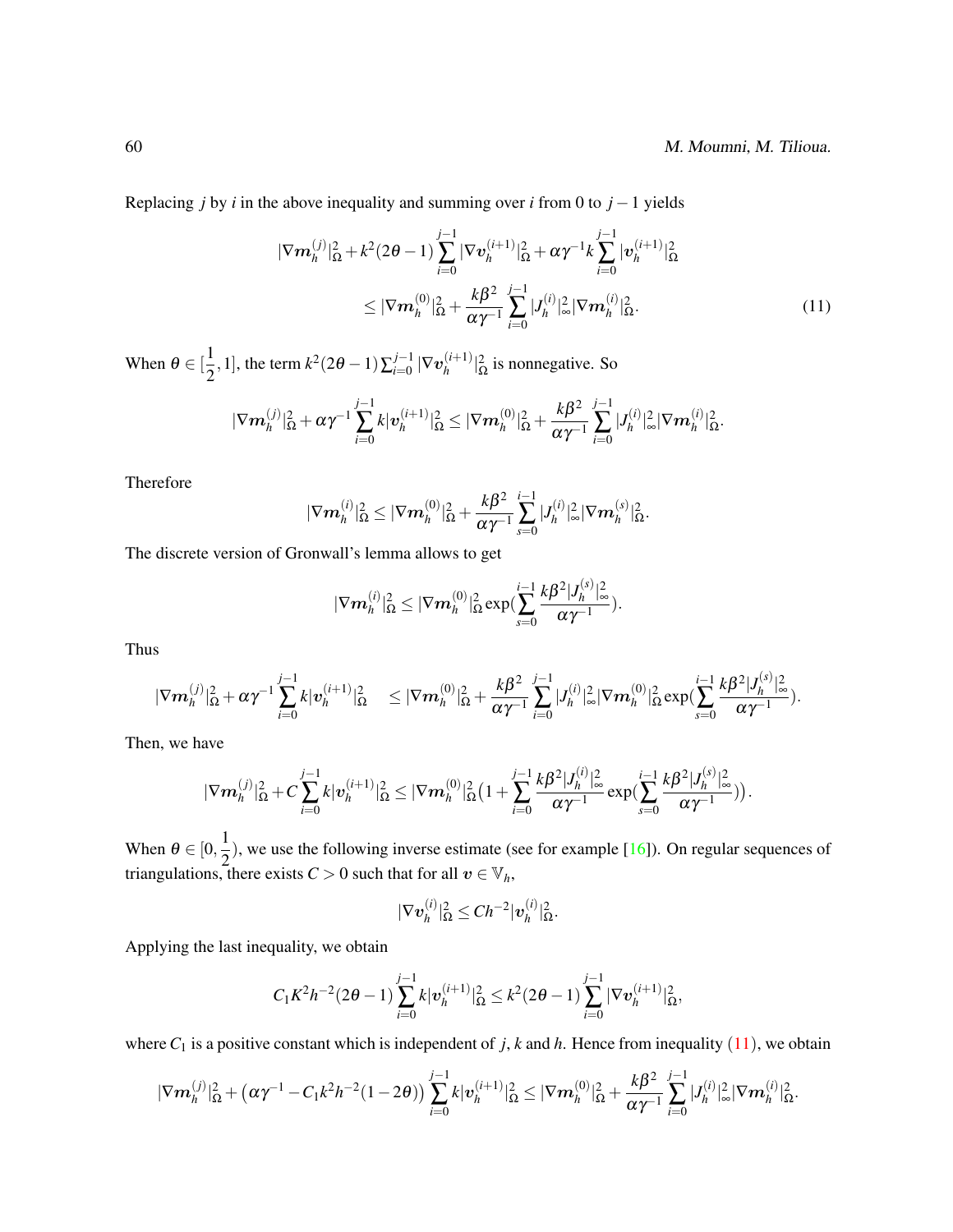The additional condition  $k = o(h^2)$  assures us that  $C = \alpha \gamma^{-1} - C_1 K^2 h^{-2} (1 - 2\theta)$  is positive when *h* and *k* are sufficiently small. Hence

$$
|\nabla m^{(j)}_h|_{\Omega}^2 + C \sum_{i=0}^{j-1} k |\boldsymbol{v}_h^{(i+1)}|_{\Omega}^2 \leq |\nabla m^{(0)}_h|_{\Omega}^2 + \frac{k \beta^2}{\alpha \gamma^{-1}} \sum_{i=0}^{j-1} |J_h^{(i)}|_\infty^2 |\nabla m^{(i)}_h|_{\Omega}^2.
$$

Again, by the discrete version of Gronwall's lemma, we get

$$
|\nabla m^{(j)}_h|^2_{\Omega} + C \sum_{i=0}^{j-1} k |\bm v^{(i+1)}_h|^2_{\Omega} \leq |\nabla \bm m^{(0)}_h|^2_{\Omega} \Big(1 + \sum_{i=0}^{j-1} \frac{k \beta^2 |J^{(i)}_h|^2_{\infty} }{\alpha \gamma^{-1}} \exp( \sum_{s=0}^{i-1} \frac{k \beta^2 |J^{(s)}_h|^2_{\infty} }{\alpha \gamma^{-1}} ) \Big).
$$

This completes the proof of the lemma.

**Remark 1.** *The constant C in the above lemma is positive when*  $\theta \in [1/2,1]$ *. When*  $\theta \in [0,1/2)$  *and the* additional condition  $\frac{k}{h^2}$  tends to zero as h and k go to  $0$  assures us that C is positive. This condition will *be required later in the following lemma and theorem.*

Remark 2. *Note that in the approximation of the spin transfer torque (*β*-term) in* ([3](#page-4-1)) *one may consider*  $\nabla(\bm{m}_h^{(j)}+k\bm{\theta}\bm{v}_h^{(j+1)})$  $\binom{(j+1)}{h}$  instead of  $\nabla m_h^{(j)}$ *h but this choice seems to present some difficulty to get bound for approximate solutions.*

The discrete solutions  $m_h^{(j)}$  $\boldsymbol{v}_h^{(j)}$  and  $\boldsymbol{v}_h^{(j+1)}$  $h_h^{(J+1)}$  $h_h^{(J+1)}$  $h_h^{(J+1)}$  constructed via Algorithm 1 are interpolated in time in the following definition.

**Definition 2.** For each  $t \in [0, T]$ , let  $j \in \{0, \ldots, M\}$  be such that  $t \in [t_j, t_{j+1})$ . We define for  $t \in [0, T]$  and  $x \in \Omega$ 

$$
m_{h,k}(t,x) := \frac{t-t_j}{k} m_h^{(j+1)}(x) + \frac{t_{j+1} - t}{k} m_h^{(j)}(x),
$$
  

$$
m_{h,k}^-(t,x) := m_h^{(j)}(x),
$$
  

$$
v_{h,k}(t,x) := v_h^{(j+1)}(x).
$$

The following lemma shows that  $\{m_{h,k}\}, \{m_{h,k}^-\}$  and  $\{v_{h,k}\}$  converge (up to the extraction of subsequences) as *h* and *k* tend to 0.

<span id="page-8-0"></span>**Lemma 4.** Assume that h and k go to 0 with a further condition  $k = o(h^2)$  when  $\theta \in [0, 1/2)$  and no  $condition\ otherwise.$  There exists  $\boldsymbol{m}\in\mathbb{H}^{1}(Q)$  such that

> $\sqrt{ }$  $\begin{array}{c} \hline \end{array}$  $\begin{array}{|c|c|} \hline \rule{0pt}{12pt} \rule{0pt}{2pt} \rule{0pt}{2pt} \rule{0pt}{2pt} \rule{0pt}{2pt} \rule{0pt}{2pt} \rule{0pt}{2pt} \rule{0pt}{2pt} \rule{0pt}{2pt} \rule{0pt}{2pt} \rule{0pt}{2pt} \rule{0pt}{2pt} \rule{0pt}{2pt} \rule{0pt}{2pt} \rule{0pt}{2pt} \rule{0pt}{2pt} \rule{0pt}{2pt} \rule{0pt}{2pt} \rule{0pt}{2pt} \rule{0pt}{2pt} \rule{0pt}{2pt} \rule{0pt}{2pt} \rule{0pt}{2$  $m_{h,k} \to m$  strongly in  $\mathbb{L}^2(Q)$ ,  $\partial_t m_{h,k} \rightharpoonup \partial_t m$  weakly in  $\mathbb{L}^2(Q),$  $v_{h,k} \rightharpoonup \partial_t m$  weakly in  $\mathbb{L}^2(Q)$ ,  $\boldsymbol{m}_{h,k}^-\to \boldsymbol{m}$  strongly in  $\mathbb{L}^2(\mathcal{Q}),$  $|m| = 1$  *a.e. in Q.*

 $\Box$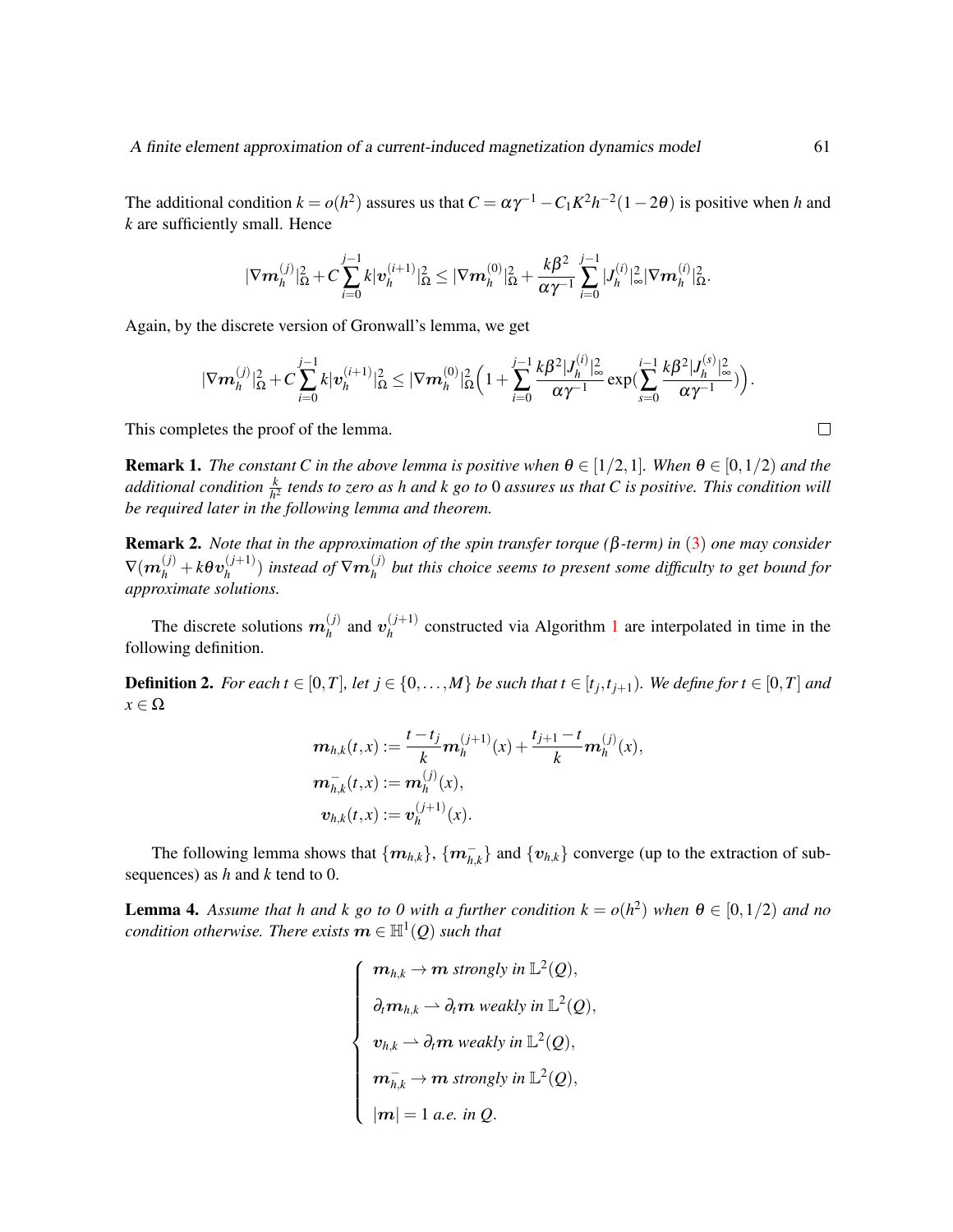*Proof.* From Lemma [2,](#page-5-5) we have

$$
|\frac{\mathbf{m}_{h}^{(j+1)}(\bm{x}_{n})-\mathbf{m}_{h}^{(j)}(\bm{x}_{n})}{k}| \leq |\bm{v}_{h}^{(j+1)}(\bm{x}_{n})| \quad \forall n = 1, 2, ..., N, \quad j = 0, ..., M,
$$

and since there exists  $c > 0$  such that for all  $1 \le p < +\infty$  and all  $\phi_h \in \mathbb{V}_h$  holds

$$
\frac{1}{c} \left\| \phi_h \right\|_{L^p(\Omega)}^p \leq h^d \sum_i \left| \phi_h \left( x_i^h \right) \right|^p \leq c \left\| \phi_h \right\|_{L^p(\Omega)}^p,
$$

we obtain that

$$
\left\|\frac{\mathbf{m}_h^{(j+1)}(\mathbf{x})-\mathbf{m}_h^{(j)}(\mathbf{x})}{k}\right\|_{L^2}\leq c^2\left\|\nu^{j+1}(\mathbf{x})\right\|_{L^2}.
$$

Hence, from the bound

$$
\mathscr{E}_h^{(j)}+C\sum_{i=0}^{j-1}k|\textbf{v}_h^{(i+1)}|_{\Omega}^2\leq \mathscr{E}_h^{(0)}\Big(1+\sum_{i=0}^{j-1}\frac{k\beta^2|J_h^{(i)}|_\infty^2}{\alpha\gamma^{-1}}\exp(\sum_{s=0}^{i-1}\frac{k\beta^2|J_h^{(s)}|_\infty^2}{\alpha\gamma^{-1}})\Big),
$$

 $m_{h,k}$  is uniformly bounded in  $H^1(Q)$ , and  $v_{h,k}$  is bounded in  $L^2(Q)$ . Extracting possibly subsequences, there exist  $m \in H^1(Q)$  and  $v \in L^2(Q)$  such that

$$
m_{h,k} \rightarrow_{(h,k)\to 0} m
$$
 weakly in  $H^1(Q)$ ,  
\n
$$
m_{h,k} \rightarrow_{(h,k)\to 0} m
$$
 strongly in  $L^2(Q)$ ,  
\n
$$
v_{h,k} \rightarrow_{(h,k)\to 0} v
$$
 weakly in  $L^2(Q)$ .

Now, since for all *j* = 0,  $\cdots$  *, J* and all *t*  $\in$  [*jk*, (*j* + 1)*k*)

$$
\left|m_{h,k}(x,t)-m_{h,k}^-(x,t)\right|=\left|(t-jk)\left(\frac{m^{j+1}(x)-m^j(x)}{k}\right)\right|\leq k\left|\partial_t m_{h,k}(x,t)\right|,
$$

we get

$$
\left\|m_{h,k}-m_{h,k}^{-}\right\|_{L^{2}(Q)} \leq k \left\|\partial_{t}m_{h,k}\right\|_{L^{2}(Q)} \to_{(h,k)\to 0} 0.
$$

Therefore

$$
m_{h,k}^- \rightarrow_{(h,k)\to 0} m
$$
 strongly in  $L^2(Q)$ .

Moreover, on any triangle (tetrahedron in 3D) *K* of  $\mathcal{I}_h$ , and any  $u \in M_h$  one has,  $x_i^h$  being any vertex of *K*

$$
||u(x)| - |u\left(x_i^h\right)||^2 \leq Ch^2 |\nabla u|^2,
$$

(recall that  $\nabla u$  is constant on *K*), from which one deduces (since  $\vert$  $m_{h,k}^{-}(x_i^h)$  = 1)

$$
\int_{Q_T} |1-|m_{h,k}^-||^2 \leq Ch^2 ||\nabla m_{h,k}^-||^2_{L^2(Q)},
$$

which shows that

$$
|m(x,t)| = 1
$$
 a.e.  $(x,t) \in Q$ .

Hence, the proof is completed.

 $\Box$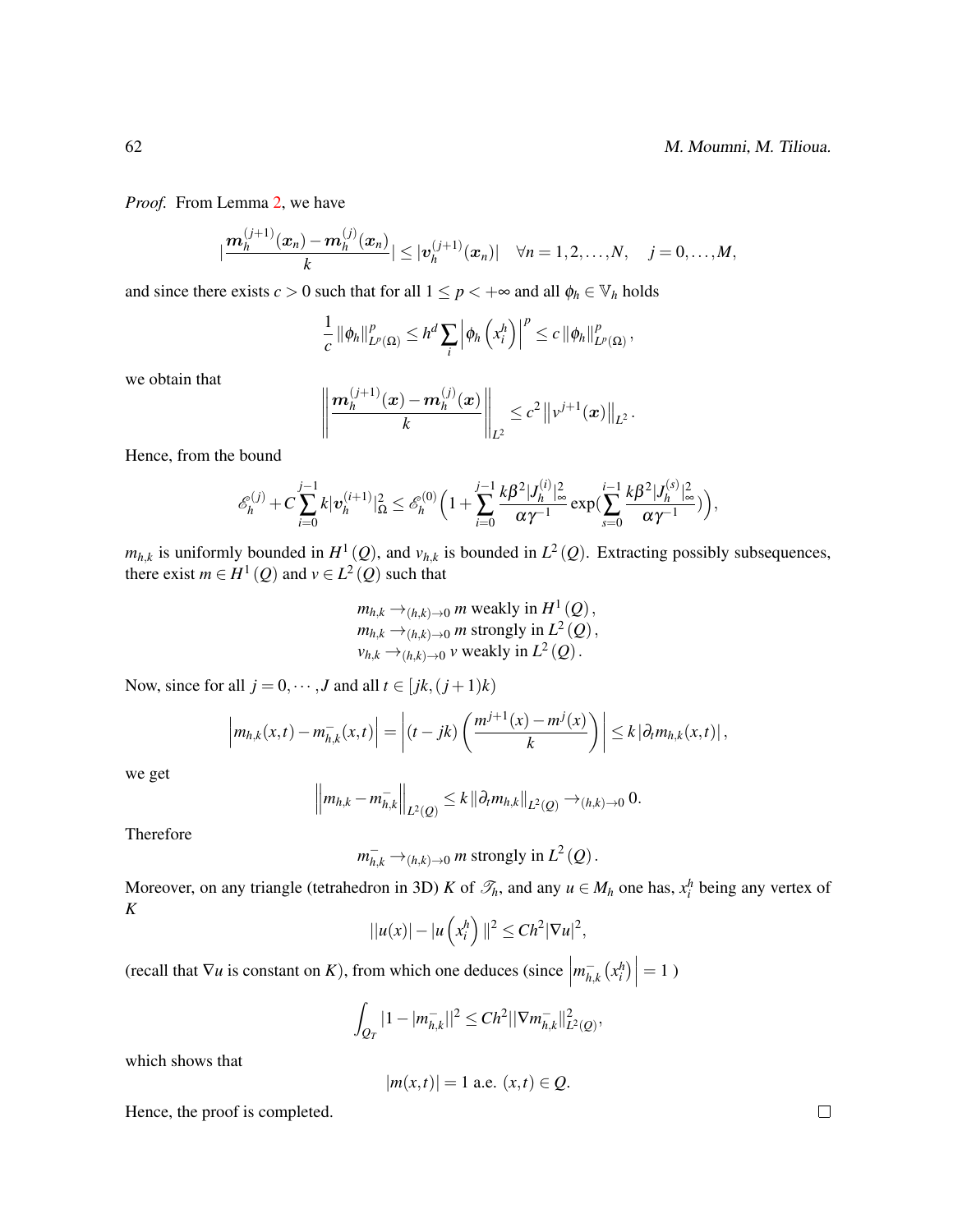We are now ready to state the result of the convergence to weak solutions. Most of the arguments follow the same lines as in  $\lceil 1 \rceil$  and  $\lceil 23 \rceil$  to get:

Theorem 2. *Assume that h and k go to 0 with the following conditions*

$$
\begin{cases}\nk = o(h^2), & \text{when } 0 \le \theta < 1/2, \\
k = o(h), & \text{when } \theta = 1/2, \\
no condition, & \text{when } 1/2 < \theta \le 1.\n\end{cases}
$$

*Then the limit* m *given by Lemma [4](#page-8-0) is a weak solution of the LLG Equation* [\(1\)](#page-1-0)*.*

## <span id="page-10-0"></span>5 Numerical experiments

For numerical experiments, we choose one dimensional geometry but the analysis can be performed for two or three dimensions. The one-dimensional spatial domain  $\Omega = (0,1)$  is uniformly discretized with  $x_i = ih$  and the mesh size  $h = 1/10$ . We set the values for the other parameters in [\(1\)](#page-1-0) as  $\alpha = 1$ ,  $\gamma = 0.2$ and  $\beta = 1$  $\beta = 1$ . We choose the time step  $k = 10^{-3}$  and the parameter  $\theta$  in Algorithm 1 to be 0.7. For the basis functions of the space  $\mathbb{W}_{h}^{(j)}$  $h_h^{(1)}$ , we make use of the construction proposed by Le-Tran [\[24\]](#page-15-11). At each iteration we need to solve a linear system of size  $2(N+1) \times 2(N+1)$ , where *N* is the number of nodes. As initial condition, we choose  $m_0(x) = (\cos \pi x, \sin \pi x, 0)$ . The current *J* is assumed to flow with constant value to choose arbitrarily. The code is written in MATLAB<sup>®</sup>.

In a first set of experiments, Figure [1](#page-11-0) shows the evolution of magnetization component averages. Switching is accompanied by oscillations which are the result of the magnetization precession around the effective field in the switching process. The amplitude of these oscillations tends to zero with an increasing number of averages. Note that for  $J = 0$  (no injected current), magnetization field tends to align parallel to the nanowire axis  $(X$ -axis) while for the case with injected current magnetization tends to be in the *XY* plane between the *X* and *Y* axes. The simulations predict that large injected current favors alignement of magnetization with respect to *Y* axis.

In a second set of experiments to observe the boundedness of discrete energies, we solved the problem with a fixed value of *h* and smaller values of *k*. In Figure [2,](#page-11-1) we plotted  $t \mapsto |\nabla m_{h,k}(t)|_{\Omega}$  and the trajectory of the magnetization of a single domain particle on a large time scale  $(T = 0.09)$ . Theoretically, the energy decay as time goes by. This is confirmed numerically indicating the energy relaxation. The time evolution of the energy is showed in Fig. [2](#page-11-1) which seems to suggest that this energy approaches 0 for large time.

Figure [2](#page-11-1) also shows the effect of the injected current in reaching equilibrium for magnetization field. We expect that increasing the current density shortens the switching time. We also remark that the magnetization approaches the final state faster in the presence of a spin transfer torque.

To demonstrate the dependence of the numerical approximations on the Gilbert damping, we tested the sensitivity of the solutions with respect to damping parameter. Figure [3](#page-12-0) depicts for  $J = 0.7$  the temporal evolution of the energy for  $\alpha = 0.1$ ,  $\alpha = 0.4$  and  $\alpha = 0.8$ . Figure [3](#page-12-0) shows that as the damping increases the time needed by magnetization to reach equilibrium decreases.

To study the performance of the numerical scheme, we use the equivalent form equation of  $(1)$ 

<span id="page-10-1"></span>
$$
\partial_t \mathbf{m} = -\zeta \mathbf{m} \times (\triangle m + \beta (J \cdot \nabla) \mathbf{m}) - \mu \mathbf{m} \times (\mathbf{m} \times (\triangle m + \beta (J \cdot \nabla) \mathbf{m}), \tag{12}
$$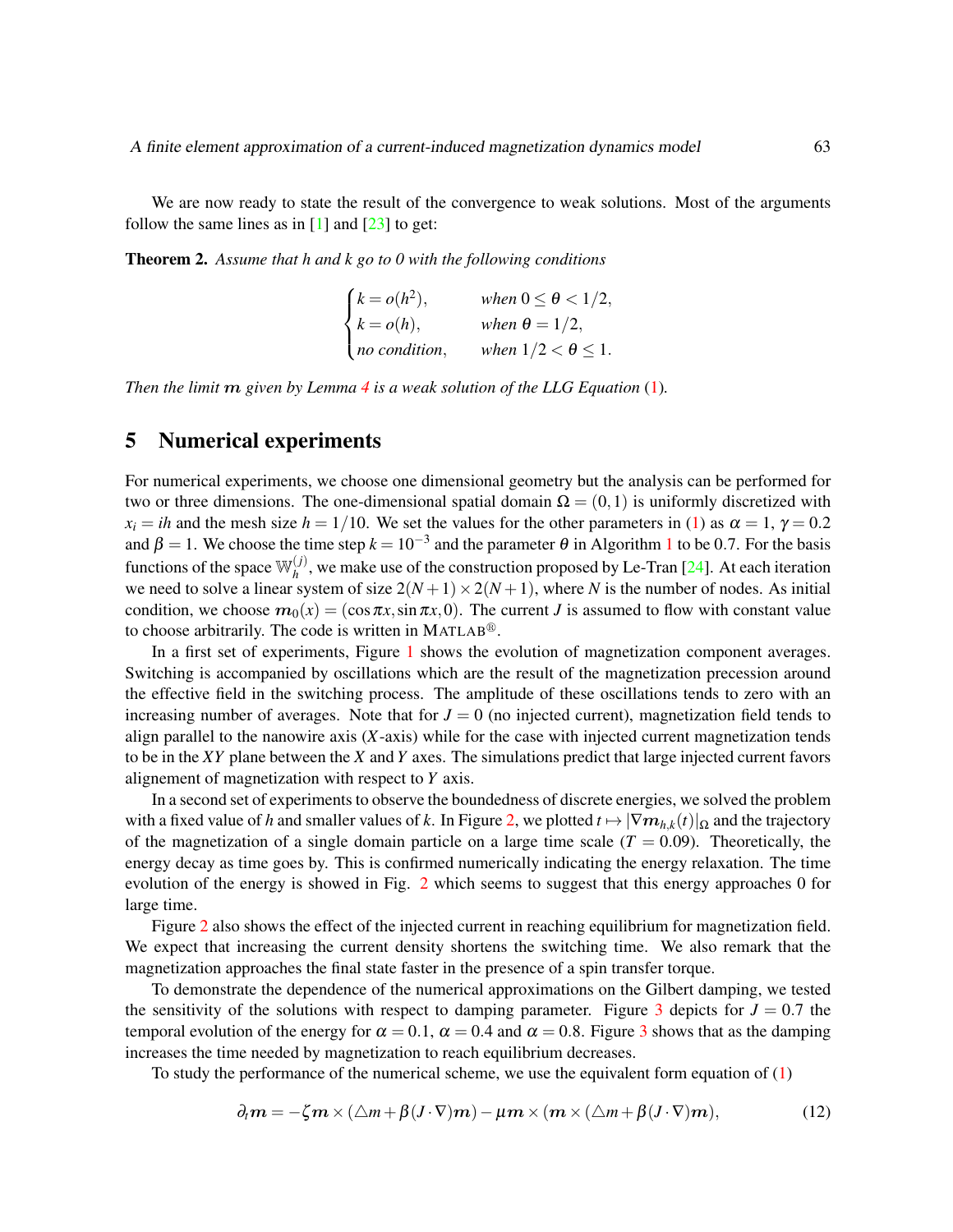

<span id="page-11-0"></span>Figure 1: Averages of magnetization components  $\langle m_x \rangle$ ,  $\langle m_y \rangle$  and  $\langle m_z \rangle$  for different values of *J*.



<span id="page-11-1"></span>Figure 2: Temporal evolution of the energy in left and the trajectory of the magnetization of a single domain particle in right for  $J = 0$ ,  $J = 3$  and  $J = 6$ .

with  $\zeta = \frac{\gamma}{1-\alpha^2}$  and  $\mu = \frac{\alpha\gamma}{1-\alpha^2}$  see [\[36\]](#page-16-6). For  $\zeta = 1$  and  $\beta = 0$ , the exact solution of ([12](#page-10-1)) in one-dimensional space [\[15\]](#page-15-13) is given by

$$
m(t,x) = (m_1(t,x), m_2(t,x), m_3(t,x)),
$$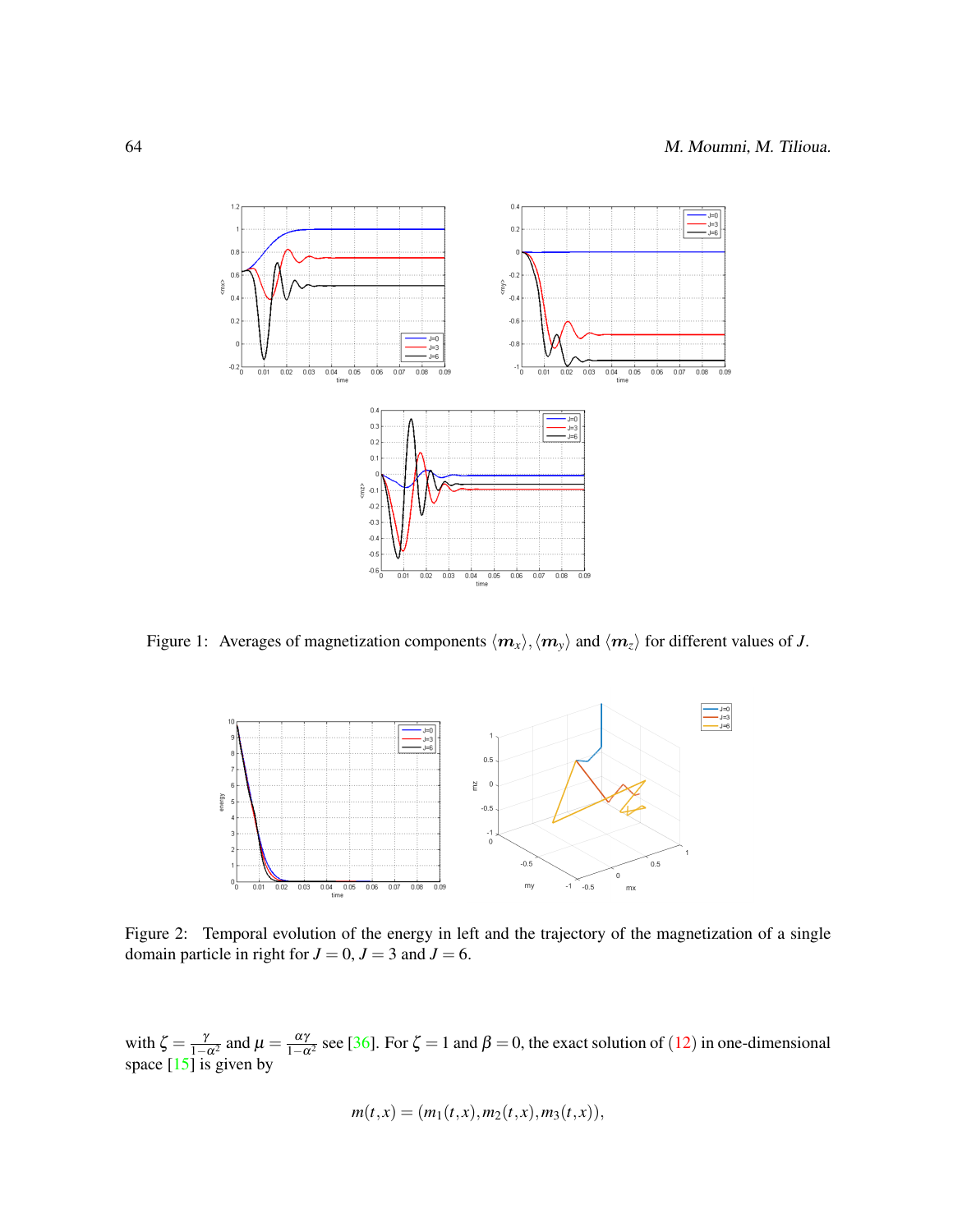

<span id="page-12-0"></span>Figure 3: Temporal evolution of the energy for  $\alpha = 0.1$ ,  $\alpha = 0.4$  and  $\alpha = 0.8$ .

<span id="page-12-1"></span>Table 1: Explicit method  $(\theta = 0)$ :  $L^{\infty}$  and  $L^2$  error and convergence rates with spatial step *h*, time step  $k = 8 \cdot 10^{-7} h^2$  and time 0.01.

|     | $ \mathbf{m}-\mathbf{m}^{\prime\prime} $ | $\left\Vert \mathbf{m}-\mathbf{m}^{\prime\prime}\right\Vert$ |
|-----|------------------------------------------|--------------------------------------------------------------|
| 32  | $8.50e^{-05}$                            | $7.40e^{-04}$                                                |
| 64  | $2.06e^{-0.5}$                           | $1.75e^{-04}$                                                |
| 128 | $5.65e^{-06}$                            | $4.90e^{-05}$                                                |
| 256 | $1.73e^{-06}$                            | $1.19e^{-0.5}$                                               |

where

$$
m_1(t,x) = \frac{\sin \varphi \cos(kx - \varphi(x,t,\varphi,k,\mu))}{d(t,\varphi,k,\mu)}
$$

$$
m_2(t,x) = \frac{\sin \varphi \sin(kx - \varphi(x,t,\varphi,k,\mu))}{d(t,\varphi,k,\mu)},
$$

$$
m_3(t,x) = \frac{\exp(k^2\mu t)\cos\varphi}{d(t,\varphi,k,\mu)},
$$

,

with

$$
d(t, \alpha, k, \mu) = \sqrt{\sin^2 \varphi + \exp(2k^2 \mu t) \cos^2 \varphi},
$$

and

$$
\phi(x,t,\varphi,k,\mu) = \frac{1}{\mu} \log \left( \frac{d(t,\varphi,k,\mu) + \exp(k^2 \mu t) \cos \varphi}{1 + \cos \varphi} \right),\,
$$

where  $\varphi = \frac{\pi}{24}$  and  $k = 2\pi$ . For the convergence study, we used an explicit method  $(\theta = 0)$  and an implicit method ( $\theta = 0.5$ ). The  $L^{\infty}$  and  $L^2$  errors were measured relative to an exact solution of the Landau-Lifshitz equation. The numerical results are summarized in the Tables [1](#page-12-1) and [2.](#page-13-0) Figure [4](#page-13-1) shows the convergence rate of the method, which is first order in the time step *k* and second order in the mesh size *h*.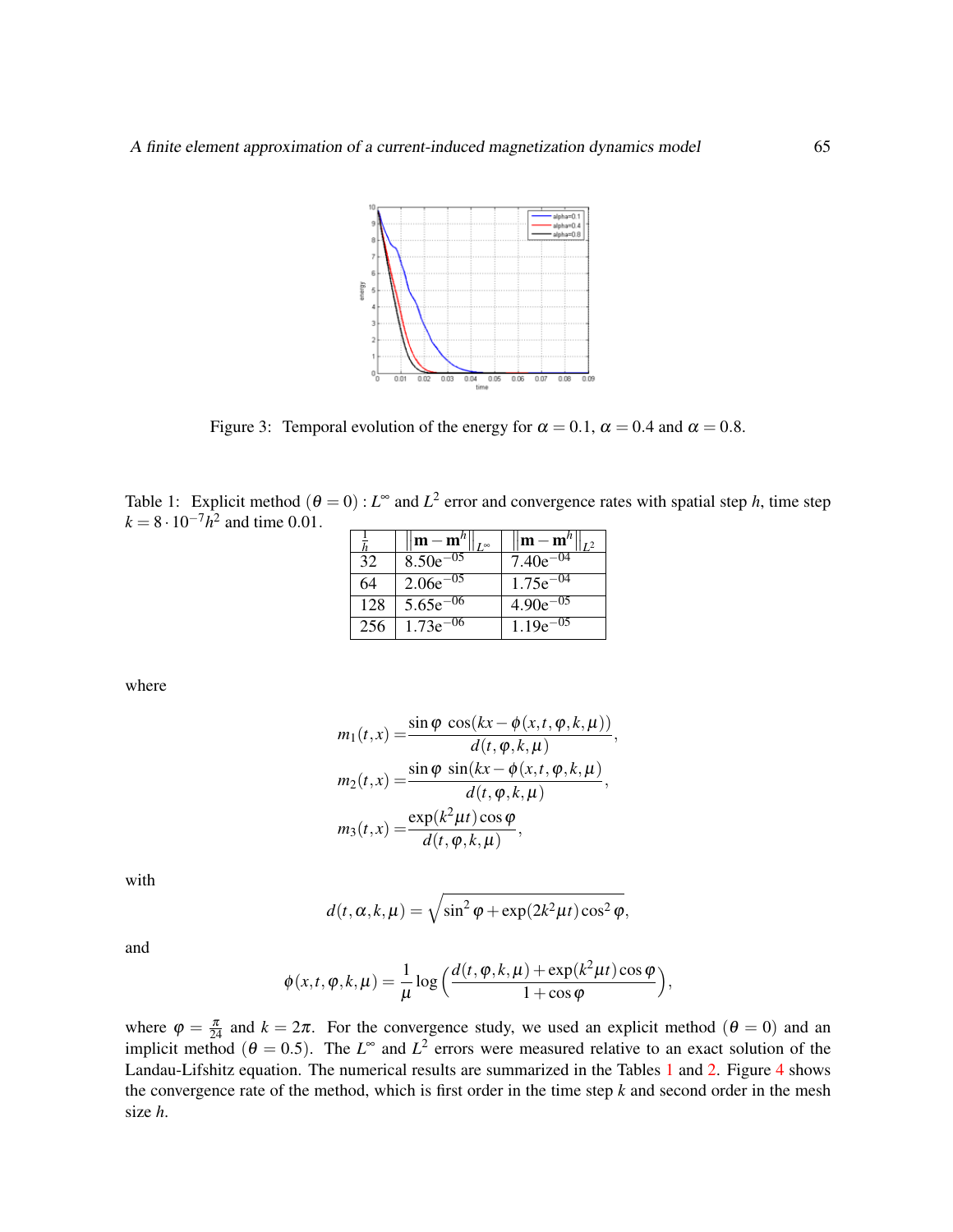1 Π  $\|\mathbf{m} - \mathbf{m}^h\|$  $\mathbb T$ m  $\frac{-m^h}{5e^{-0.5}}$  $\frac{\bar{h}}{32}$  $\mathbb{I}$  $\mathbb{I}$ *L* ∞ *L* 2  $7.96e^{-05}$  7.89e  $\overline{64}$  3.87e<sup>-05</sup> 1.58e<sup>-04</sup>  $128$  5.78e<sup>-06</sup> 5.09e<sup>-05</sup>  $256$  1.07e<sup>-06</sup> 0.92e<sup>-05</sup> At time 0.01 At time  $0.1$  $1.2$ ror for t  $L^2$  error for  $\theta$  $0.8$  $\frac{5}{10}$  0.6  $0.4$ 

<span id="page-13-0"></span>Table 2: Implicit method ( $\theta = \frac{1}{2}$  $\frac{1}{2}$ ) :  $L^{\infty}$  and  $L^2$  error and convergence rates with spatial step *h*, time step  $k = 8 \cdot 10^{-7} h^2$  and time 0.01.



 $0.2$ 

 $\theta$ 

 $0.01$ 

 $0.02$   $0.03$   $0.04$   $0.05$   $0.06$ 

spatial step h

 $0.07$  0.08 0.09

 $0.1$ 

## 6 Concluding remarks

 $0.01$ 

 $0.02$   $0.03$   $0.04$   $0.05$   $0.06$ 

<span id="page-13-1"></span>spatial step h

 $0.07$  0.08 0.09

 $0.1$ 

The main goal is to understand the behaviour of magnetic moments caused by spin polarized current. We have considered a mathematical model consisting of a generalized LLG equation incorporating adiabatic spin torque term expressed as a transport term in the effective field. A finite element approximation is proposed and the convergence of the approximate solutions to a weak solution is proved. Numerical experiments are carried out to show the effect of the injected current in reaching equilibrium for magnetization field. We expect that the switching time depends on the applied current density which shortens the time switching. The code developed in this paper may be used especially to describe domain wall motion in nanowires since a one-dimensional approximation of the magnetostatic field is known, see for example  $[9]$ . In order to complete the study we intend to extend our implementation to higher dimensions by incorporating all the energetic contributions including the energy of anisotropy and demagnetization. One may then examine the importance of these energies respectively, by deliberately removing one or both of them in the magnetization switching process. Note that within the second-order gradient, it is found in [\[34\]](#page-16-7) that the LLG equation should be modified by adding to effective field a term of the form  $\beta m \times \Delta m$ . This new field is vertical to the plane defined by the magnetization and the normal spin stiffness  $\triangle m$  [\[34\]](#page-16-7). In this case, the LLG equation becomes

$$
\partial_t \mathbf{m} - \alpha \mathbf{m} \times \partial_t \mathbf{m} = -\gamma \mathbf{m} \times (\mathcal{H}_e + \beta \mathbf{m} \times \triangle \mathbf{m}).
$$

Interestingly, the vertical spin stiffness can not be written in terms of the free energy, and therefore, it can not be derived from the functional derivative of the free energy with respect to the local magnetization.

 $2.5$ 

Error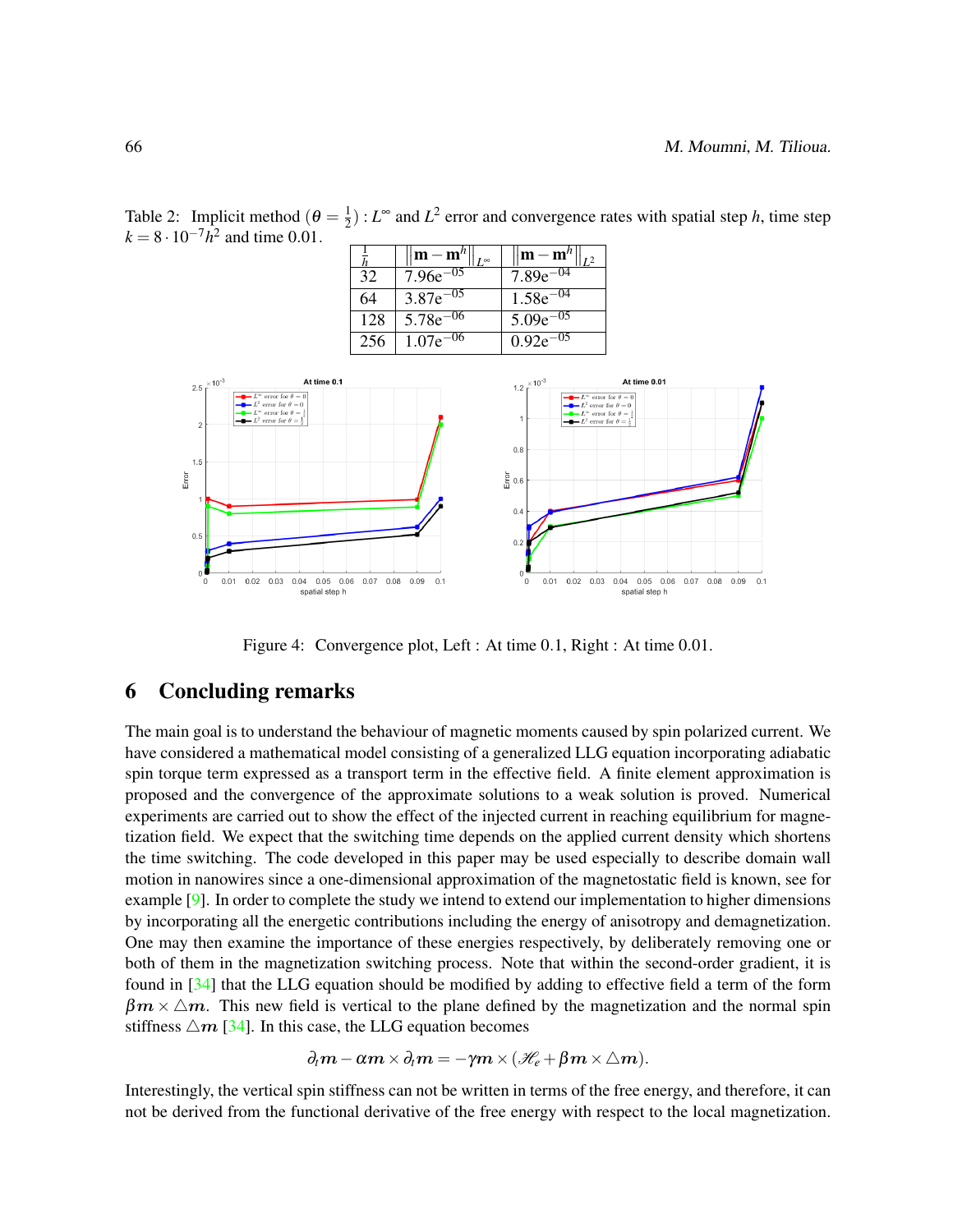This new term can significantly change the domain-wall structure in ferromagnetic materials. It would be interesting to consider this problem both from the theoretical and numerical points of view.

In the end, we would like to point out that there is no theoretical difficulties to extend this study to the non-adiabatic torque considered in [\[27\]](#page-15-1) and the competition between Gilbert damping and spin transfer torques in magnetization dynamics should be characterized for a good understanding of the switching process.

## References

- <span id="page-14-6"></span>[1] F. Alouges, *A new finite element scheme for Landau-Lifchitz equations,* Discrete Contin. Dyn. Syst. Ser. S. 1 (2008) 187–196.
- <span id="page-14-5"></span>[2] F. Alouges, P. Jaisson, *Convergence of a finite element discretization for the Landau-Lifshitz equations in micromagnetism,* Math. Models Methods Appl Sci. 6 (2006) 299–316.
- <span id="page-14-2"></span>[3] F. Alouges, A. Soyeur, *On global weak solutions for Landau-Lifshitz equations: Existence and non uniqueness,* Nonlinear Anal. 18 (1992) 1071–1084.
- <span id="page-14-4"></span>[4] L. Banas, S. Bartels, A. Prohl, *A convergent implicit finite element discretization of the Maxwell– Landau–Lifshitz–Gilbert equation,* SIAM J. Numer. Anal. 46 (2008) 1399–1422.
- <span id="page-14-7"></span>[5] L. Banas, M. Page, D. Praetorius, *A convergent linear finite element scheme for the Maxwell– Landau–Lifshitz–Gilbert equation,* arXiv:1303.4009, 2012.
- <span id="page-14-8"></span>[6] S. Bartels, *Stability and convergence of finite-element approximation schemes for harmonic maps,* SIAM J. Numer. Anal. 43 (2005) 220–238.
- <span id="page-14-0"></span>[7] L. Berger, *Emission of spin waves by a magnetic multilayer traversed by a current,* Phys. Rev. B 54 (1996) 9353.
- <span id="page-14-1"></span>[8] G. Carbou, P. Fabrie, *Regular solutions for Landau-Lifschitz equation in a bounded domain,* Differ. Integral Equ. 14 (2001) 213–229.
- <span id="page-14-9"></span>[9] G. Carbou, S. Labbe, E. Trelat, *Control of travelling walls in a ferromagnetic nanowire,* Discrete Contin. Dyn. Syst. Ser. S 1 (2008) 51–59.
- <span id="page-14-3"></span>[10] M. Hamid, M. Usman, R.Ul. Haq, Z. Tian, *A spectral approach to analyze the nonlinear oscillatory fractional-order differential equations,* Chaos Solitons and Fractals 146 (2021) 110921.
- [11] M. Hamid, M. Usman, R.U. Haq, Z. Tian, W. Wang, *Linearized stable spectral method to analyze two-dimensional nonlinear evolutionary and reaction-diffusion models,* Numer. Methods Partial Differ. Equations (2020) 1-19.
- [12] M. Hamid, M. Usman, Z. Tian, W. Wang, *A stable computational approach to analyze semirelativistic behavior of fractional evolutionary problems,* Numer. Methods Partial Differ. Equations (2008) 1–15.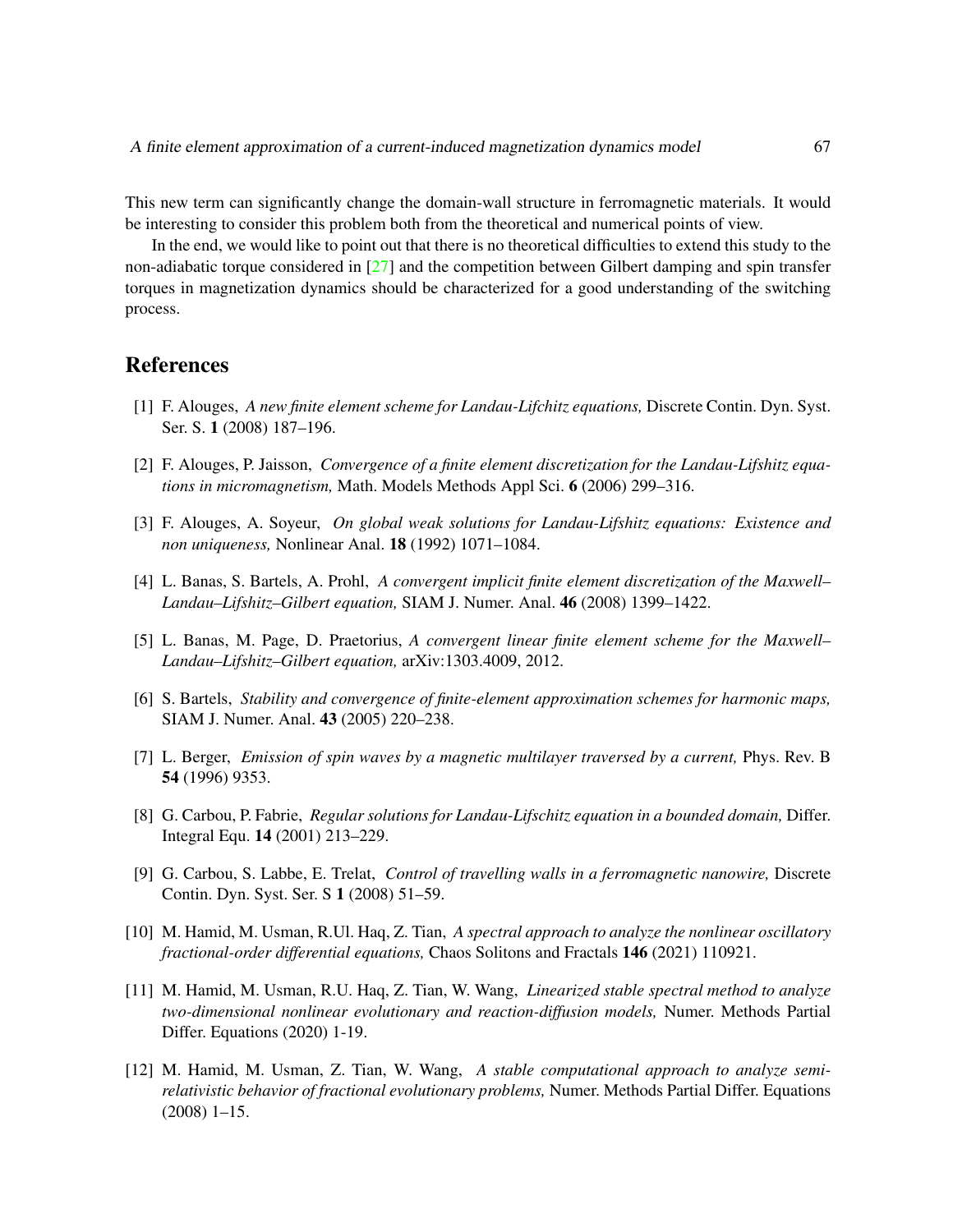- <span id="page-15-3"></span>[13] M. Hamid, M. Usman, Z. Tian, W. Wang, *Hybrid fully spectral linearized scheme for timefractional evolutionary equations,* Math. Methods Appl. Sci. 44 (2021) 3890–3912.
- <span id="page-15-4"></span>[14] M. Hamid, M. Usman, T. Zubair, R.l. Haq, A. Shafee, *An efficient analysis for N-soliton, Lump and lump–kink solutions of time-fractional (2+ 1)-Kadomtsev–Petviashvili equation,* Physica A Stat. Mech. Appl. 528 (2019) 121320.
- <span id="page-15-13"></span>[15] D. Jeong, J. Kim, *An accurate and robust numerical method for micromagnetics simulations,* Curr. Appl. Phys. 14 (2014) 476–483.
- <span id="page-15-12"></span>[16] C. Johnson, *Numerical Solution of Partial Differential Equations by the Finite Element Method,* Cambridge University Press, Cambridge. 1987.
- <span id="page-15-5"></span>[17] A. Khodadadian, K. Hosseini, A. Manzour-ol-Ajdad, M. Hedayati, R. Kalantarinejad, C. Heitzinger, *Optimal design of nanowire field-effect troponin sensors,* Comput. Biol. Med. Comput. Biol. Med. 87 (2017) 46–56.
- [18] A. Khodadadian, M. Parvizi, C. Heitzinger, *An adaptive multilevel Monte Carlo algorithm for the stochastic drift-diffusion-Poisson system,* Comput. Methods Appl. Mech. Engrg. 368 (2020) 113163.
- <span id="page-15-6"></span>[19] A. Khodadadian, L. Taghizadeh, C. Heitzinger, *Three-dimensional optimal multi-level Monte– Carlo approximation of the stochastic drift–diffusion–Poisson system in nanoscale devices,* J. Comput. Electron. 17 (2018) 76–89.
- <span id="page-15-0"></span>[20] H. Kohno, G. Tatara, J. Shibata, Y. Suzuki, *Microscopic Calculation of Spin Torques and Forces,* J. Magn. Magn. Mater. 310 (2006) 2020–2022.
- <span id="page-15-9"></span>[21] M. Kruzik, A. Prohl, *Recent developments in the modeling, analysis, and numerics of ferromagnetism,* SIAM Rev. 48 (2006) 439–483.
- <span id="page-15-2"></span>[22] S. Labbe, *Fast computation for large magnetostatic systems adapted for micromagnetism,* SIAM J. Sci. Comput. 26 (2005) 2160–2175.
- <span id="page-15-10"></span>[23] K.-N. Le, T. Tran, *A convergent finite element approximation for the quasi-static Maxwell-Landau-Lifshitz-Gilbert equations,* Comput. Math. Appl. 66 (2013) 1389–1402.
- <span id="page-15-11"></span>[24] K.N. Le, T. Tran, *A finite element approximation for the quasi-static Maxwell–Landau–Lifshitz– Gilbert equations,* ANZIAM J. 54 (2012) C681–C698.
- <span id="page-15-7"></span>[25] J. Liu, Z. Zhou, *Finite element approximation of time fractional optimal control problem with integral state constraint [J],* AIMS Mathematics 6 (2021) 979–997.
- <span id="page-15-8"></span>[26] L. Lu, X. Meng, Z. Mao, G.E. Karniadakis, *DeepXDE: a deep learning library for solving differential equations,* SIAM Rev. 63 (2021) 208–228.
- <span id="page-15-1"></span>[27] C. Melcher, M. Ptashnyk, *Landau-Lifshitz-Slonczewski equations: global weak and classical solutions,* SIAM J. Math. Anal. 45 (2013) 407–429,.